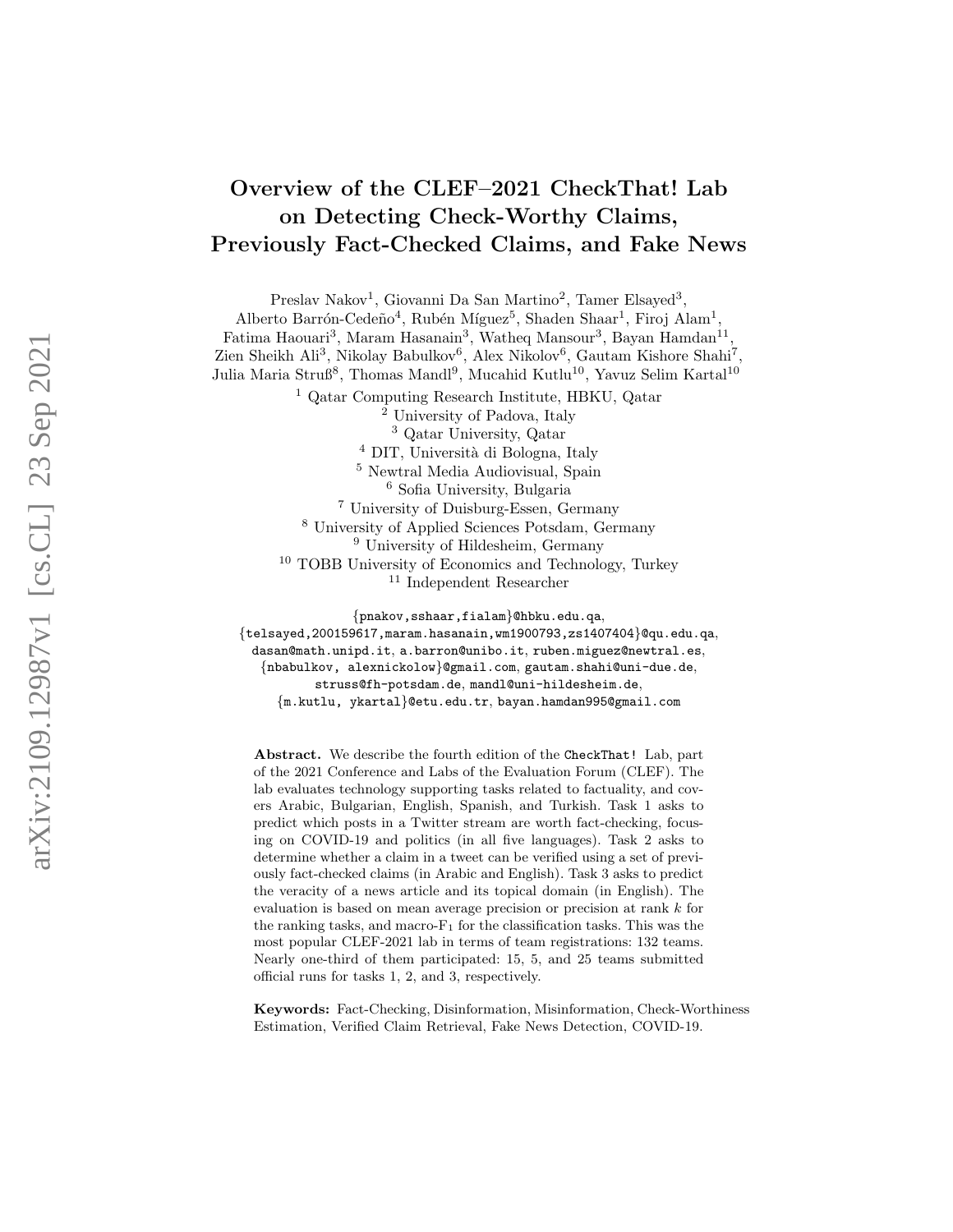### 1 Introduction

The mission of the CheckThat! lab is to foster the development of technology to enable the (semi-)automatic verification of claims. Systems for claim identification and verification can be very useful as supportive technology for investigative journalism, as they could provide help and guidance, thus saving time [\[34](#page-18-0)[,45](#page-19-0)[,47,](#page-19-1)[97,](#page-22-0)[54\]](#page-20-0). A system could automatically identify check-worthy claims, make sure they have not been fact-checked already by a reputable factchecking organization, and then present them to a journalist for further analysis in a ranked list. Additionally, the system could identify documents that are potentially useful for humans to perform manual fact-checking of a claim, and it could also estimate a veracity score supported by evidence to increase the journalist's understanding and trust in the system's decision.

CheckThat! at CLEF 2021 is the fourth edition of the lab. The 2018 edition [\[65\]](#page-20-1) focused on the identification and verification of claims in political debates. The 2019 edition [\[31](#page-18-1)[,32\]](#page-18-2) featured political debates and isolated claims, in conjunction with a closed set of Web documents to retrieve evidence from.

In 2020 [\[15\]](#page-17-0), the focus was on social media —in particular on  $Twitter$ —as information posted on this platform is not checked by an authoritative entity before posting and such posts tend to disseminate very quickly. Moreover, social media posts lack context due to their short length and conversational nature; thus, identifying a claim's context is sometimes key for effective fact-checking [\[23\]](#page-18-3).

In the 2021 edition of the CheckThat! lab, we feature three tasks: 1. checkworthiness estimation, 2. detecting previously fact-checked claims, and 3. predicting the veracity of news articles and their domain. In these tasks, we focus on  $(i)$  tweets,  $(ii)$  political debates and speeches, and  $(iii)$  news articles. Moreover, besides Arabic and English, we extend our language coverage to Bulgarian, Spanish, and Turkish. We further add a new task (task 3) on multi-class fake news detection for news articles and topical domain identification, which can help direct the article to the right fact-checking expert [\[68\]](#page-21-0).

# 2 Previously on CheckThat!

Three editions of the CheckThat! lab have been held so far, and some of the tasks in the 2021 edition are reformulated from previous editions. Below, we discuss some relevant tasks from previous years.

### 2.1 CheckThat! 2020

Task 12020. Given a topic and a stream of potentially related tweets, rank the tweets by check-worthiness for the topic [\[43](#page-19-2)[,82\]](#page-22-1). The most successful runs adopted state-of-the-art transformer models. The top-ranked teams for the English version of this task used BERT [\[24\]](#page-18-4) and RoBERTa [\[70,](#page-21-1)[98\]](#page-23-0). For the Arabic version, the top systems used AraBERT [\[52](#page-20-2)[,98\]](#page-23-0) and the multilingual BERT [\[42\]](#page-19-3).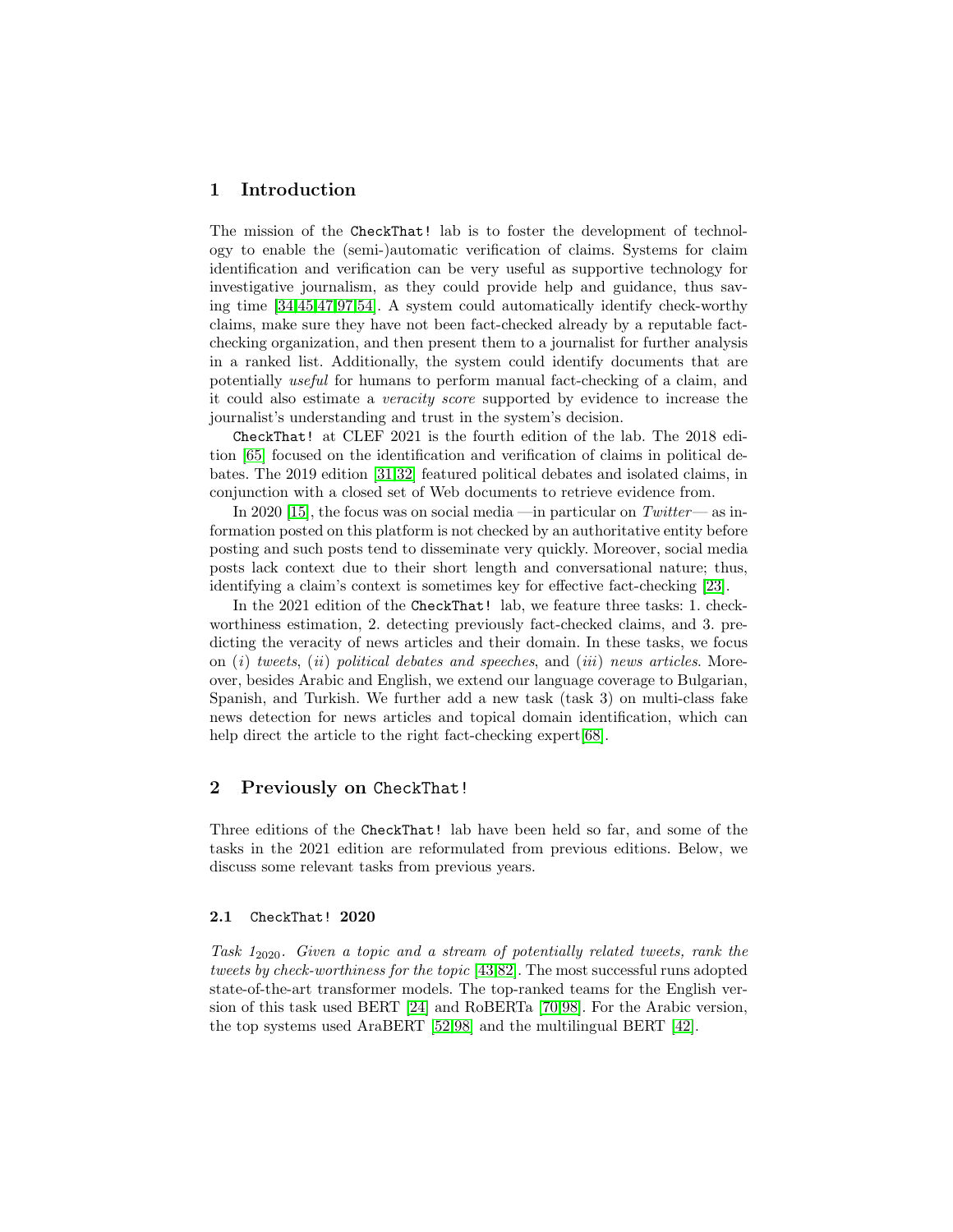Task  $2_{2020}$ . Given a check-worthy claim and a dataset of verified claims, rank the verified claims, so that those that verify the input claim (or a sub-claim in it) are ranked on top of the list [\[82\]](#page-22-1). The most effective approaches fine-tuned large-scale pre-trained transformers such as BERT and RoBERTa. In particular, the top-ranked run fine-tuned RoBERTa [\[18\]](#page-17-1).

Task 42020. Given a check-worthy claim on a specific topic and a set of potentiallyrelevant Web pages, predict the veracity of the claim [\[43\]](#page-19-2). Two runs were submitted for the task [\[94\]](#page-22-2), using a scoring function that computes the degree of concordance and negation between a claim and all input text snippets for that claim.

Task  $5_{2020}$ . Given a political debate or a speech, segmented into sentences, together with information about who the speaker of each sentence is, prioritize the sentences for fact-checking [\[82\]](#page-22-1). For this task, only one out of eight runs outperformed a strong bi-LSTM baseline [\[59\]](#page-20-3).

#### 2.2 CheckThat! 2019

Task 12019. Given a political debate, an interview, or a speech, segmented into sentences, rank the sentences by the priority with which they should be factchecked [\[10\]](#page-17-2). The most successful approaches used neural networks for the classification of the individual instances. For example, Hansen et al. [\[40\]](#page-19-4) learned domain-specific word embeddings and syntactic dependencies and used an LSTM with a classificatiuon layer onn top of it.

Task 2<sub>2019</sub>. Given a claim and a set of potentially relevant Web pages, identify which of the pages (and passages thereof) are useful for assisting a human to fact-check that claim. There was also a second subtask, asking to determine the factuality of the claim [\[44\]](#page-19-5). The most effective approach for this task used textual entailment and external data [\[35\]](#page-19-6).

#### 2.3 CheckThat! 2018

Task  $1_{2018}$  [\[9\]](#page-17-3) was identical to Task  $1_{2019}$ . The best approaches used *pseudo-*speeches as a concatenation of all interventions by a debater [\[104\]](#page-23-1), and represented the entries with embeddings, part-of-speech tags, and syntactic dependencies [\[39\]](#page-19-7).

Task  $2_{2018}$ . Given a check-worthy claim in the form of a (transcribed) sentence, determine whether the claim is likely to be true, half-true, or false [\[17\]](#page-17-4). The best approach retrieved relevant information from the Web, and fed the claim with the most similar Web-retrieved text to a convolutional neural network [\[39\]](#page-19-7).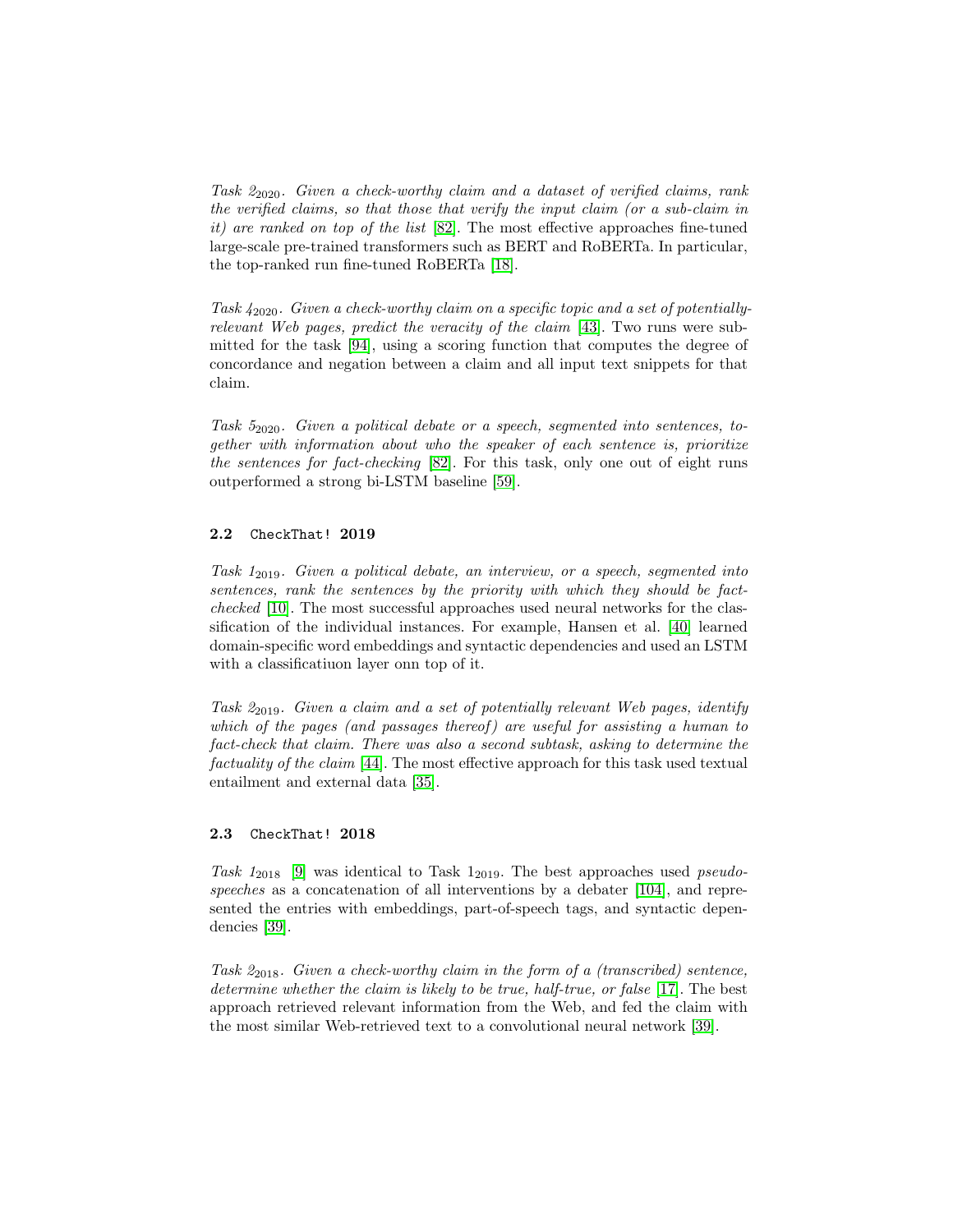

<span id="page-3-0"></span>Fig. 1. The full verification pipeline. The 2021 lab covers three tasks from that pipeline:  $(i)$  check-worthiness estimation,  $(ii)$  verified claim retrieval, and  $(iii)$  fake news detection. The gray tasks were addressed in previous editions of the lab [\[16,](#page-17-5)[32\]](#page-18-2).

# 3 Description of the Tasks

The lab is organized around three tasks, each of which in turn has several subtasks. Figure [1](#page-3-0) shows the full CheckThat! verification pipeline, and the three tasks we target this year are highlighted.

# 3.1 Task 1: Check-Worthiness Estimation

The aim of Task 1 is to determine whether a piece of text is worth fact-checking. In order to do that, we either resort to the judgments of professional fact-checkers or we ask human annotators to answer several auxiliary questions [\[3,](#page-16-0)[4\]](#page-16-1), such as "does it contain a verifiable factual claim?", "is it harmful?" and "is it of general interest?", before deciding on the final check-worthiness label.

Subtask 1A: Check-worthiness of tweets. Given a tweet, produce a ranked list of tweets, ordered by their check-worthiness. This is a ranking task, focusing either on COVID-19 or politics. It was offered in Arabic, Bulgarian, English, Spanish, and Turkish. The participants were free to work on any language(s) of their choice, and they could also use multilingual approaches that make use of all datasets for training.

Subtask 1B: Check-worthiness of debates or speeches. Given a political debate/speech, return a ranked list of its sentences, ordered by their checkworthiness. This is a ranking task, and it was offered in English.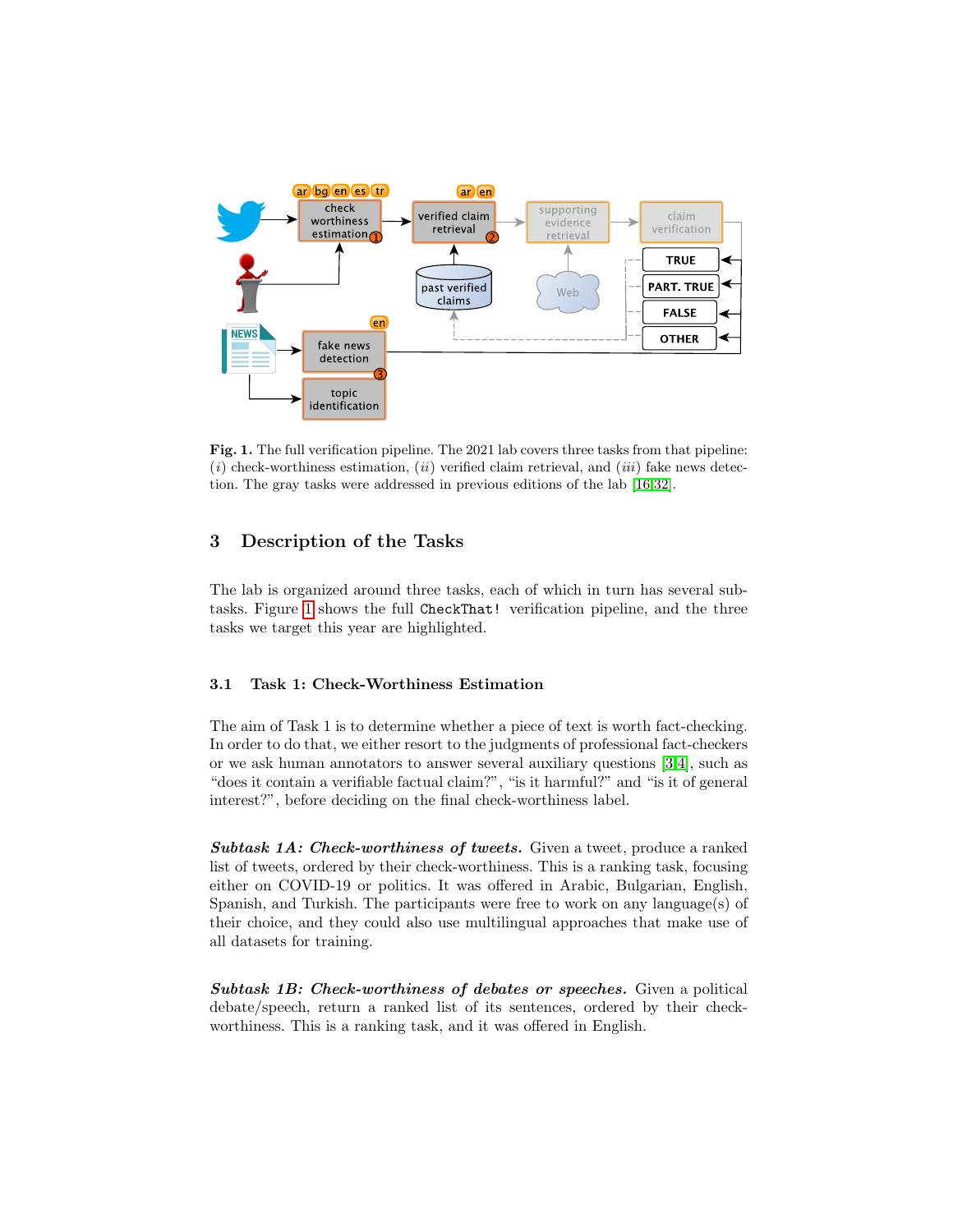#### 3.2 Task 2: Detecting Previously Fact-Checked Claims

Given a check-worthy claim in the form of a tweet, and a set of previously fact-checked claims, rank these previously fact-checked claims in order of their usefulness to fact-check that new claim.

Subtask 2A: Detect previously fact-checked claims from tweets. Given a tweet, detect whether the claim it makes was previously fact-checked with respect to a collection of fact-checked claims. This is a ranking task, offered in Arabic and English, where the systems need to return a list of top- $n$  candidates.

Subtask 2B: Detect previously fact-checked claims in political debates or speeches. Given a claim in a political debate or a speech, detect whether the claim has been previously fact-checked with respect to a collection of previously fact-checked claims. This is a ranking task, and it was offered in English.

### 3.3 Task 3: Fake News Detection

Task 3 was offered for the first time, as a pilot task. In includes two subtasks.

Subtask 3A: Multi-class fake news detection of news articles. Given the text of a news article, determine whether the claims made in the article are true, partially true, false, or other. This is a classification task, offered in English.

Subtask 3B: Given the text of a news article, determine the topical domain of the article. This is a classification task to determine the topical domain of a news article [\[86\]](#page-22-3). It involves six categories (health, crime, climate, election, and education), and was offered in English.

# 4 Datasets

Here, we briefly describe the datasets for each of the three tasks. For more details, refer to the task description paper for each individual task [\[80,](#page-21-2)[81,](#page-22-4)[88\]](#page-22-5).

#### 4.1 Task 1: Check-Worthiness Estimation

Subtask 1A: Check-worthiness for tweets. We produced datasets in five languages with tweets covering COVID-19, politics, and other topics. We refer to these datasets as the CT–CWT–21 corpus, which stands for CheckThat! checkworthiness for tweets 2021. Table [1](#page-5-0) shows statistics about the corpus.

For Arabic, the training set is sampled from the corpus used in the 2020 edition of the CheckThat! lab [\[43\]](#page-19-2); we only kept tweets with full agreement between the annotators. The tweets mainly cover politics and COVID-19. The newly collected testing set covers two political events: Gulf reconciliation and US Capitol riots. They were labelled by two expert annotators, and the disagreements were resolved by discussion between the annotators.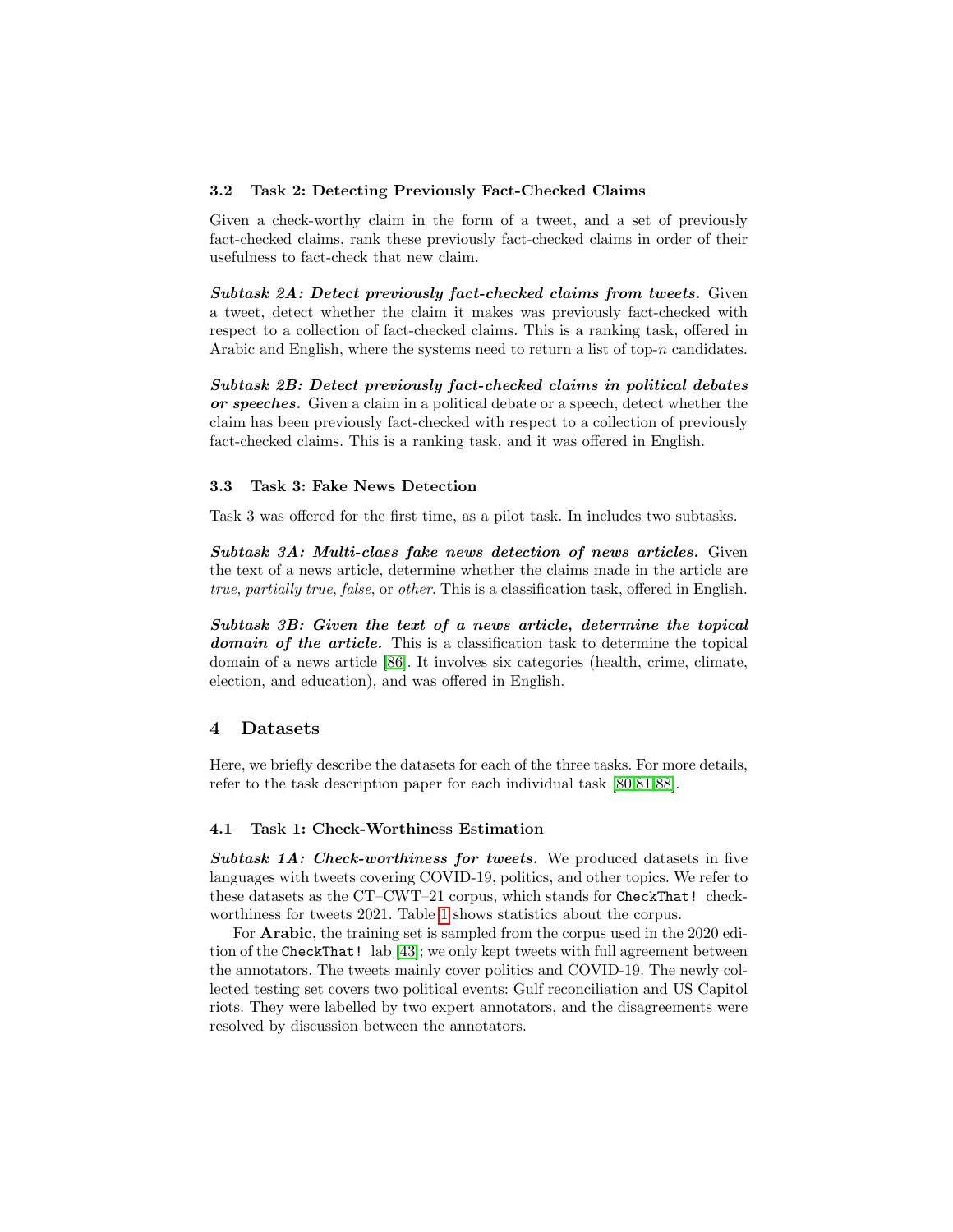<span id="page-5-0"></span>

| Partition   |       | Arabic Bulgarian English Spanish Turkish Total |       |       |       |        |
|-------------|-------|------------------------------------------------|-------|-------|-------|--------|
| Training    | 3.444 | 3,000                                          | 822   | 2,495 | 1,899 | 11,660 |
| Development | 661   | 350                                            | 140   | 1,247 | 388   | 2,786  |
| Testing     | 600   | 357                                            | 350   | 1,248 | 1,013 | 3,568  |
| Total       | 4,705 | 3.707                                          | 1,312 | 4,990 | 3,300 | 18,014 |
| Main topics |       |                                                |       |       |       |        |
| COVID-19    |       |                                                |       |       |       |        |
| Politics    |       |                                                |       |       |       |        |

Table 1. Task 1A (Check-worthiness in tweets): Statistics about the CT–CWT– 21 corpus for all five languages. The bottom part of the table shows the main topics.

For Bulgarian, we created a new dataset focusing on COVID-19. The tweets were annotated by three annotators, and disagreements were resolved by majority voting, and then by a consolidator.

For English, the dataset also focused on COVID-19. For training, we released the data used in the CheckThat! lab of 2020 [\[82\]](#page-22-1). For testing, we annotated new instances, where we had three annotators per example, and we resolved the disagreements by majority voting, and then by a consolidator.

For Spanish, we had a new dataset. The tweets were manually annotated by journalists from Newtral —a Spanish fact-checking organization— and came from the Twitter accounts of 300 Spanish politicians.

For Turkish, the training set came from the TrClaim-19 dataset [\[53\]](#page-20-4), whereas the testing set was labelled for this task by three annotators. We applied majority voting for aggregation. The training set covers important events in Turkey in 2019 (e.g., the earthquake in Istanbul, and the military operation in Syria), whereas the test set focuses on COVID-19.

The datasets for Arabic, Bulgarian, and English have annotations for some auxiliary questions. For example, annotators were asked question such as "Is the claim of interest to the public?" and "Would the claim cause harm?"

Subtask 1B: Check-worthiness for debates/speeches. For training, we collected 57 debates/speeches from 2012–2018, and we selected sentences from the transcript that were checked by human fact-checkers. After a political debate/speech, PolitiFact journalists publish an article fact-checking some of the claims made in it. We collected all such sentences and considered them checkworthy, and the rest non check-worthy. However, as PolitiFact journalists only fact-check a few claims made in the claims, there is an abundance of false negative examples in the dataset. To address this issue at test time, we manually looked over the debates from the test set and we attempted to check whether each sentence contains a verified claim using BM25 suggestions. Table [2](#page-6-0) shows some statistics about the data. Note the higher proportion of positive examples in the test set compared to the training and the development sets.

Further details about the CT–CWT–21 corpus for Task 1 can be found in [\[81\]](#page-22-4).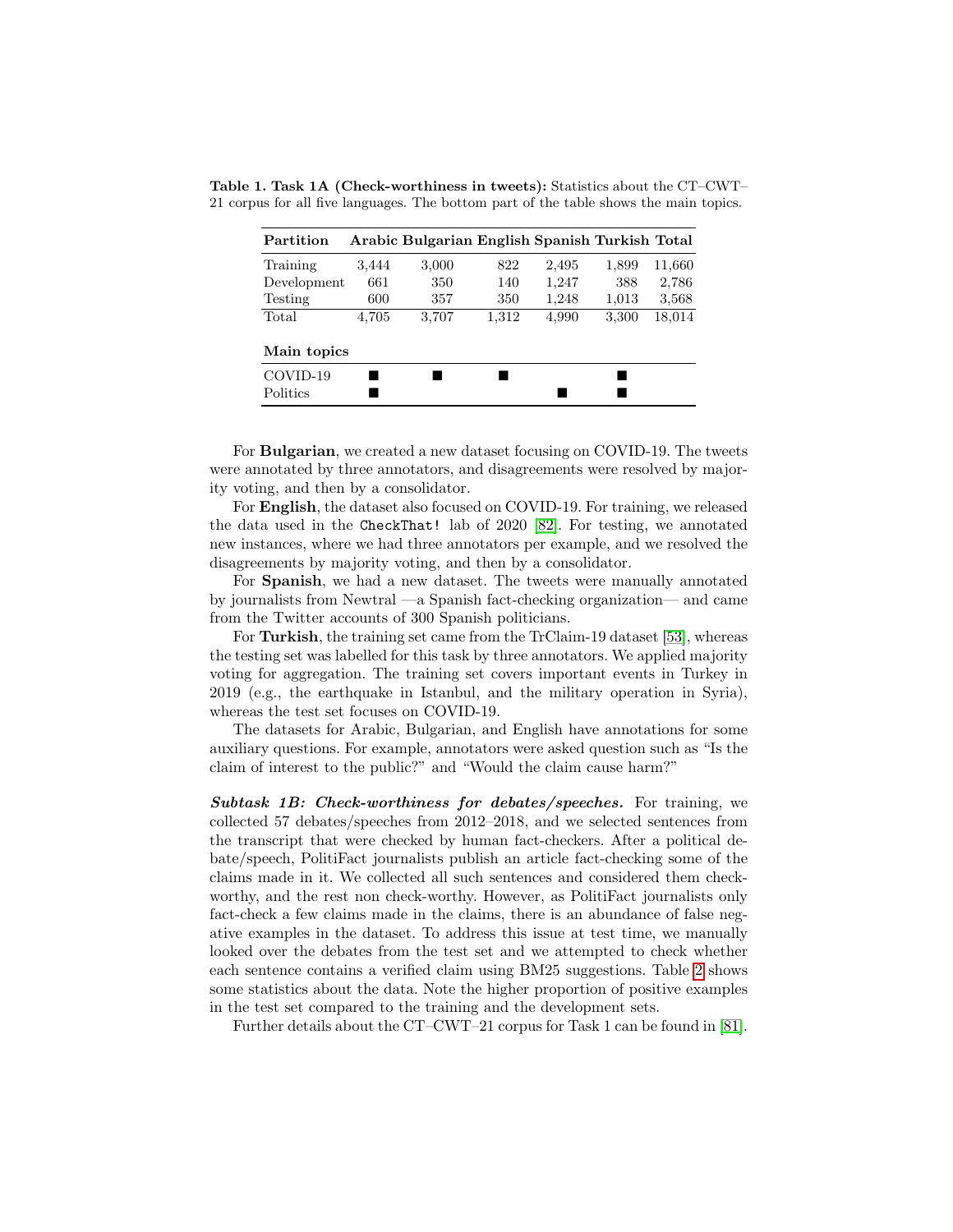<span id="page-6-0"></span>

| $\rm Dataset$ | $#$ of debates | $#$ of sentences<br>Check-worthy Non-check-worthy |        |  |  |  |  |  |  |
|---------------|----------------|---------------------------------------------------|--------|--|--|--|--|--|--|
| Training      | 40             | 429                                               | 41,604 |  |  |  |  |  |  |
| Development   | 9              | 69                                                | 3,517  |  |  |  |  |  |  |
| Test          | 8              | 298                                               | 5,002  |  |  |  |  |  |  |
| Total         | 57             | 796                                               | 50,123 |  |  |  |  |  |  |

Table 2. Task 1B (Check-worthiness in Debates/Speeches): Statistics about the CT–CWT–21 corpus for subtask 1B.

#### 4.2 Task 2: Detecting Previously Fact-Checked Claims

Subtask 2A: Detecting previously fact-checked claims from tweets. For English, we have 1,401 annotated tweets, each matching a single claim in a set of 13,835 verified claims from Snopes.

For Arabic, we have 858 tweets, matching 1,039 verified claims (some tweets match more than one verified claim) in a collection of 30,329 previously factchecked claims. The latter include 5,921 Arabic claims from AraFacts [\[5\]](#page-17-6) and 24,408 English claims from ClaimsKG [\[92\]](#page-22-6), translated to Arabic using the Google translate API [\(http://cloud.google.com/translate\)](http://cloud.google.com/translate).

Subtask 2B: Detecting previously fact-checked claims in political debates/speeches. We have 669 claims from political debates [\[79\]](#page-21-3), matched against 804 verified claims (some input claims match more than one verified claim) in a collection of 19,250 verified claims in PolitiFact.

Table [3](#page-7-0) shows statistics about the CT–VCR–21 corpus for Task 2, including both subtasks and languages. CT–VCR–21 stands for CheckThat! verified claim retrieval 2021. Input–VerClaim pairs represent input claims with their corresponding verified claims by a fact-checking source. The input for subtask 2A (2B) is a tweet (sentence from a political debate or a speech). More details about the corpus construction can be found in [\[80\]](#page-21-2).

#### 4.3 Task 3: Fake News Detection

The process of corpus creation for Task 3 extends the AMUSED framework [\[83\]](#page-22-7). Starting with articles written by fact-checking organizations, we scraped the links to the original articles they verified, together with the factuality judgments. This process was done in two steps. First, in an automatic filtering step, all links with posts from social media channels or to multimedia documents were filtered out. In a second step, the remaining links were subjected to a manual checking process. During this step, we additionally made sure that the scraped link actually pointed to the checked document and that the document still existed (thus, eliminating error pages, articles with other content, etc.). After successful verification for each article, we scraped its title and full text.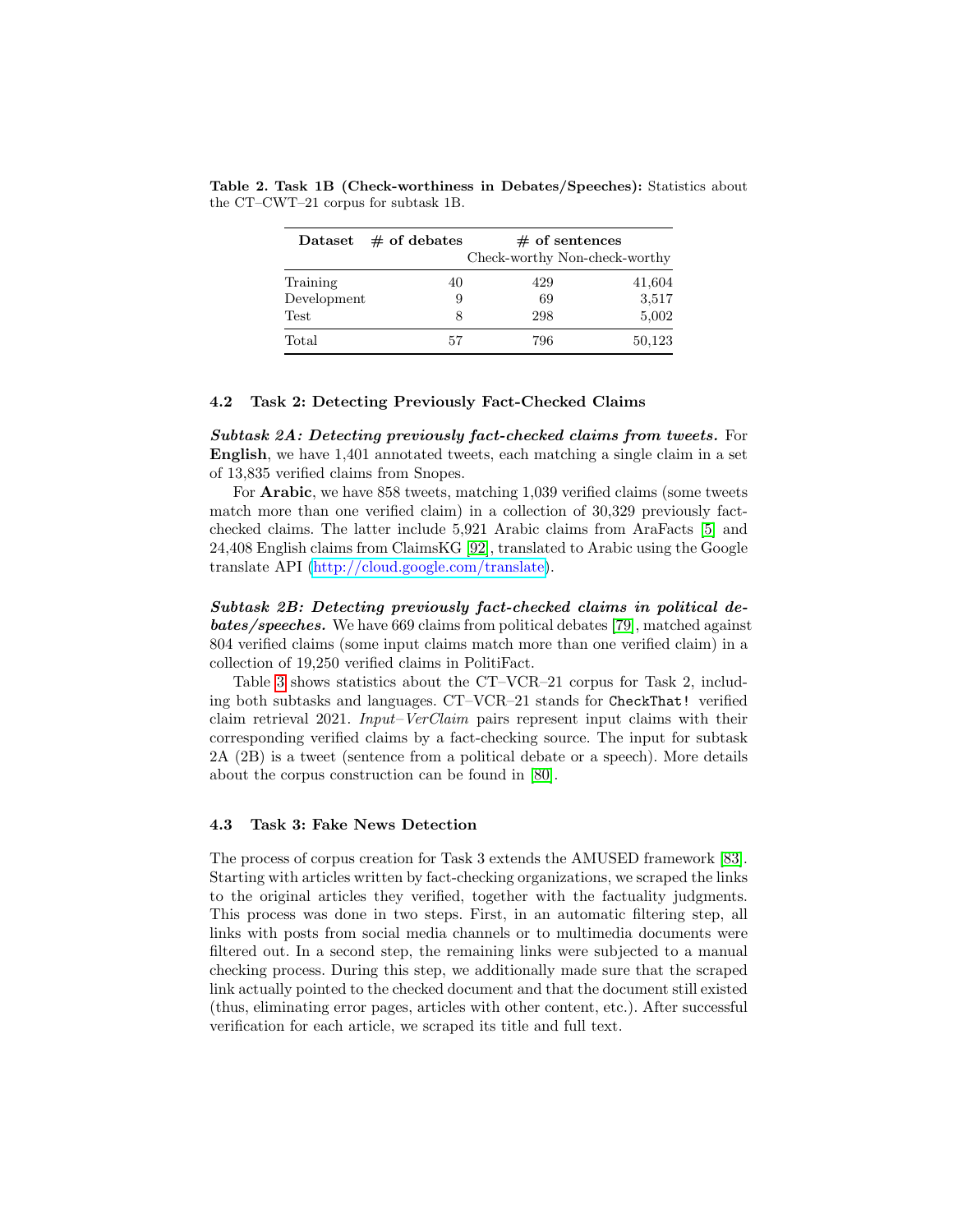|                                           |        |            | $2A-Arabic 2A-English 2B-English$ |
|-------------------------------------------|--------|------------|-----------------------------------|
| Input claims                              | 858    | 1,401      | 669                               |
| Training                                  | 512    | 999        | 472                               |
| Development                               | 85     | 200        | 119                               |
| <b>Test</b>                               | 261    | 202        | 78                                |
| Input– <i>VerClaim</i> pairs              | 1,039  | 1,401      | 804                               |
| Training                                  | 602    | 999        | 562                               |
| Development                               | 102    | 200        | 139                               |
| <b>Test</b>                               | 335    | 202        | 103                               |
| <b>Verified claims</b> (to match against) | 30,329 | $13{,}835$ | 19,250                            |

<span id="page-7-0"></span>Table 3. Task 2: Statistics about the CT–VCR–21 corpus, including the number of Input–VerClaim pairs and the number of VerClaim claims to match the input claim against.

Subtask 3A: Multi-class fake news categorization of news articles. This subtask was offered in English only. We collected a total of 900 news articles for training and 354 news articles for testing from 11 fact-checking websites such as PolitiFact. The label for the original fact-checking site was given as a rating. However, due to the heterogeneous labeling schemes of different fact-checking organizations (e.g., false: incorrect, inaccurate, misinformation; partially false: mostly false, half false), we merged labels with shared meaning according to [\[84\]](#page-22-8), resulting in the following four classes: false, partially false, true and other. We provided an ID, the title of the article, the text of the article, and our rating as data to the participants. No further metadata about the article was made available in the dataset. The ID is a unique identifier created for the dataset, the title is the title given in the target article, the text is the full-text content of the article, and our rating is the normalized rating provided in one of the above four label categories.

Subtask 3B: Topical domain identification of news articles. This subtask is also offered in English only. We annotated a subset of the articles from subtask 3A with their topic: 318 articles for training, and 137 articles for testing in six different classes as shown in Table [4](#page-8-0) based on [\[85\]](#page-22-9). We refer to the corpus as CT-FAN-21, which stands for CheckThat! 2021 Fake News. We provided the ID, the title, the text, and our rating as the metadata for the dataset. Here, ID is the unique ID, title is the title of the fake news article, the text is the full-text content of the article, and domain is the domain, expressed in terms of one of the above six categories.

The datasets for subtasks 3A and 3B are available in Zenodo [\[87\]](#page-22-10). We did not provide any other information (e.g., a link to the article, a publication date, eventual tags, authors, location of publication, etc.).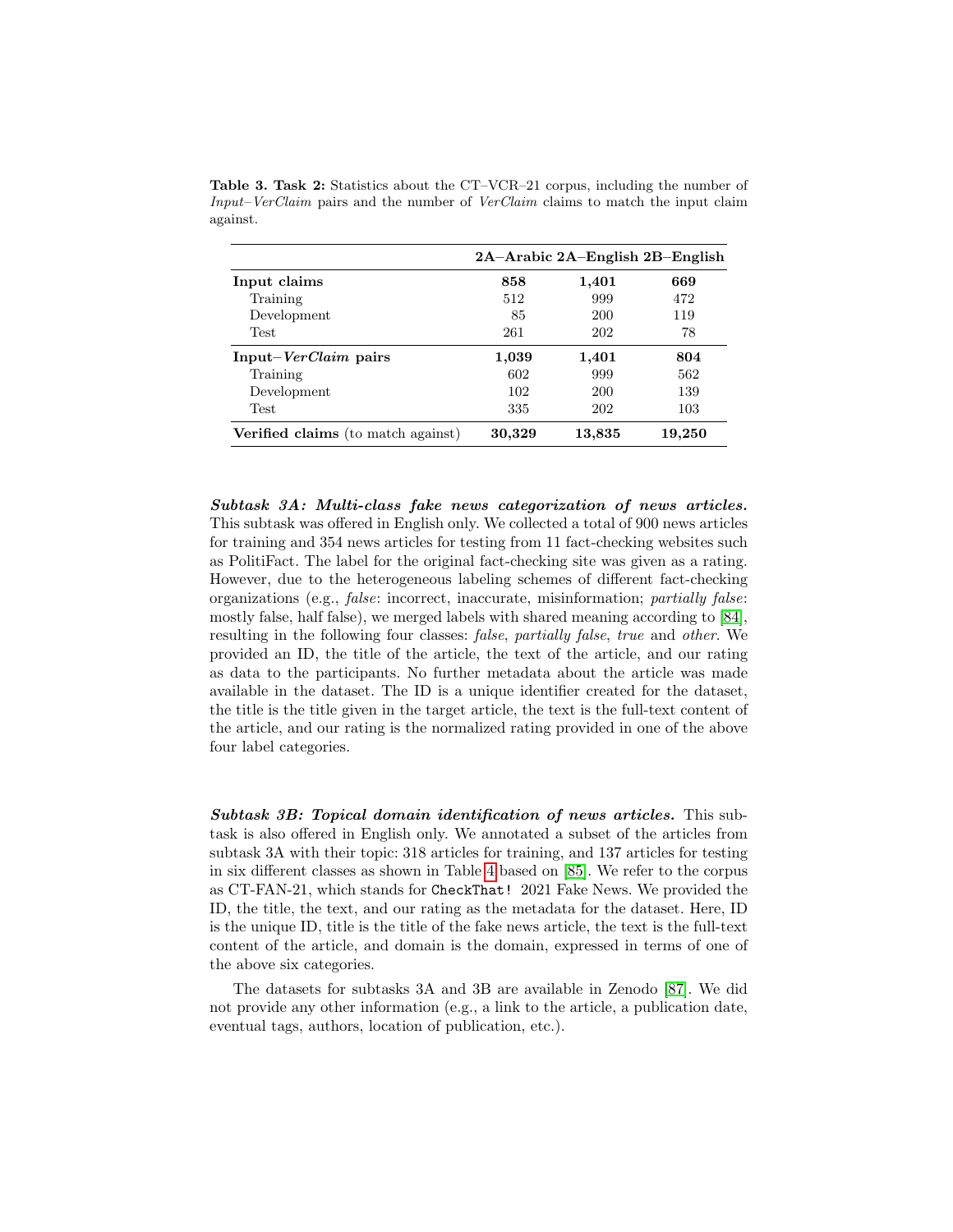| Class           | <b>Training Test</b> |     |
|-----------------|----------------------|-----|
| False           | 465                  | 111 |
| True            | 142                  | 65  |
| Partially false | 217                  | 138 |
| Other           | 76                   | 40  |
| Total           | 900                  | 354 |
|                 |                      |     |
|                 |                      |     |

<span id="page-8-0"></span>Table 4. Task 3: Statistics about the number of documents and class distribution for the CT-FAN-21 corpus for fake news detection (left) and for topic identification (right).

### 5 Evaluation

For the ranking tasks, as in the two previous editions of the CheckThat! lab, we used Mean Average Precision (MAP) as the official evaluation measure. We further calculated and reported reciprocal rank, and  $P@k$  for  $k \in \{1, 3, 5, 10, 20, 30\}$ , as unofficial measures. For the classification tasks, we used accuracy and macro- $F_1$  score.

### 6 Results for Task 1: Check-Worthiness Estimation

Below, we report the evaluation results for task 1 and its two subtasks for all five languages.

### 6.1 Task 1A. Check-Worthiness of Tweets

Fifteen teams took part in this task, with English and Arabic being the most popular languages. Four out of the fifteen teams submitted runs for all five languages —most of them having trained independent models for each language (yet, team UPV trained a single multilingual model). For all five languages, we had a monolingual baseline based on *n*-gram representations. Table [5](#page-9-0) shows the performance of the official submissions on the test set, in addition to the ngram baseline. The official run was the last valid blind submission by each team. The table shows the runs ranked on the basis of the official MAP measure and includes all five languages.

Arabic Eight teams participated for Arabic, submitting a total of 17 runs (yet, recall that only the last submission counts). All participating teams fine-tuned existing pre-trained models, such as AraBERT, and multilingual BERT models. We can see that the top two systems additionally worked on improved training datasets. Team Accenture used a label augmentation approach to increase the number of positive examples, while team  $bigIR$  augmented the training set with the Turkish training set (which they automatically translated to Arabic).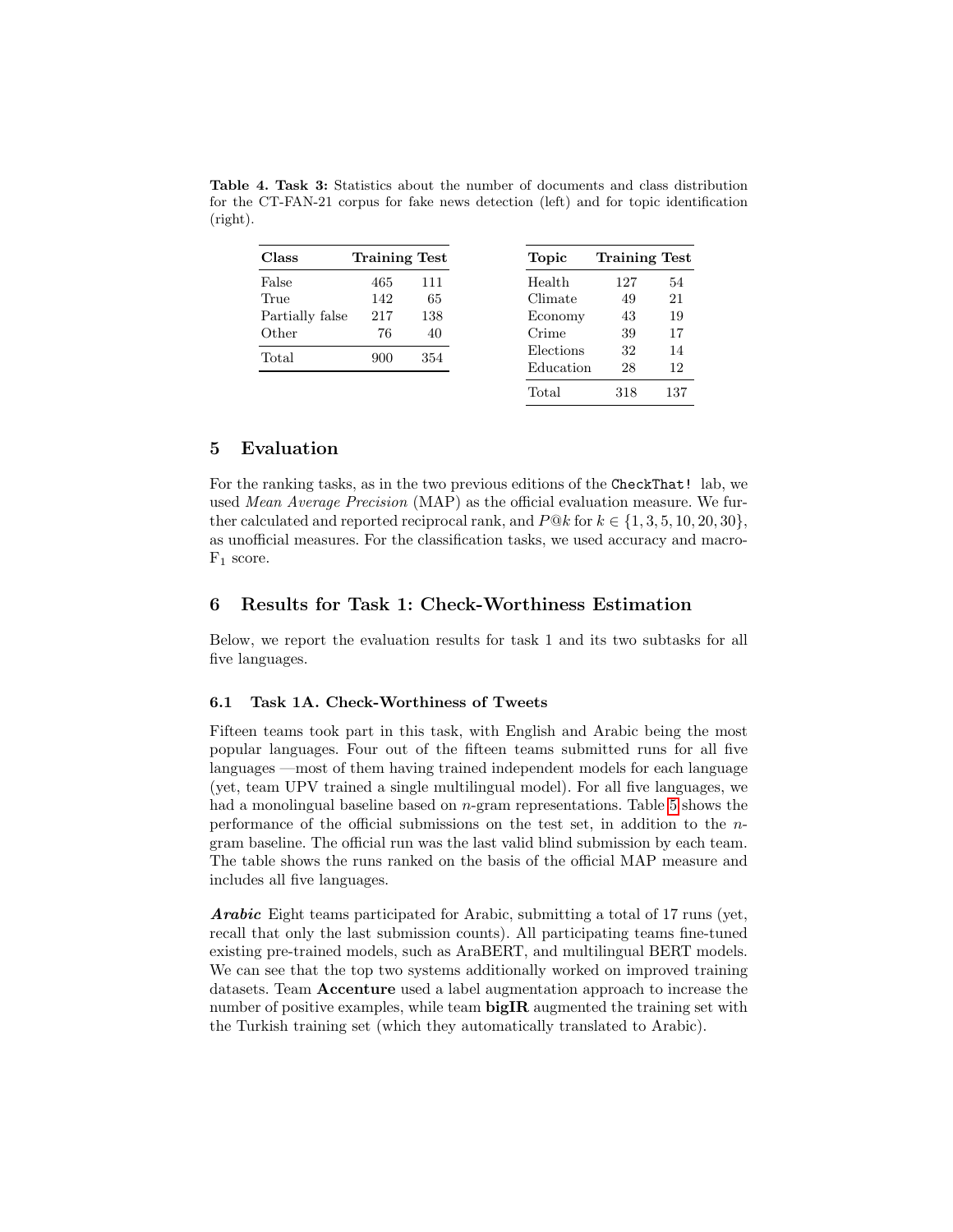<span id="page-9-0"></span>Table 5. Task 1A: results for the official submissions in all five languages.

| $\operatorname{Team}$        |             | MAP MRR RP P@1 P@3 P@5 P@10 P@20 P@30           |  |  |                                                 |       |       |
|------------------------------|-------------|-------------------------------------------------|--|--|-------------------------------------------------|-------|-------|
| Arabic                       |             |                                                 |  |  |                                                 |       |       |
| 1 Accenture [99]             | 0.658       | 1.000 0.599 1.000 1.000 1.000                   |  |  | 1.000                                           | 0.950 | 0.840 |
| $2$ bigIR                    | 0.615       | 0.500 0.579 0.000 0.667 0.600                   |  |  | 0.600                                           | 0.800 | 0.740 |
| $3$ SCU <sub>o</sub> L $[6]$ | 0.612       | 1.000 0.599 1.000 1.000 1.000                   |  |  | 1.000                                           | 0.950 | 0.780 |
| 4 iCompass                   | 0.597       | 0.333 0.624 0.000 0.333 0.400 0.400             |  |  |                                                 | 0.500 | 0.640 |
| 4 QMUL-SDS [1]               | 0.597       | $0.500$ $0.603$ $0.000$ $0.667$ $0.600$ $0.700$ |  |  |                                                 | 0.650 | 0.720 |
| 6 TOBB ETU [100]             | 0.575       | 0.333 0.574 0.000 0.333 0.400                   |  |  | 0.400                                           | 0.500 | 0.680 |
| 7 DamascusTeam               | 0.571       | $0.500$ $0.558$ $0.000$ $0.667$ $0.600$         |  |  | 0.800                                           | 0.700 | 0.640 |
| 8 UPV [14]                   | 0.548       | $1.000$ $0.550$ $1.000$ $0.667$ $0.600$         |  |  | 0.500                                           | 0.400 | 0.580 |
| 9 ngram-baseline             | 0.428       | 0.500 0.409 0.000 0.667 0.600                   |  |  | 0.500                                           | 0.450 | 0.440 |
| <b>Bulgarian</b>             |             |                                                 |  |  |                                                 |       |       |
| $1$ bigIR                    | 0.737       | $1.000\ \ 0.632\ 1.000\ 1.000\ 1.000$           |  |  | 1.000                                           | 1.000 | 0.800 |
| 2 UPV [14]                   | 0.673       | 1.000 0.605 1.000 1.000 1.000                   |  |  | 1.000                                           | 0.800 | 0.700 |
| 3 ngram-baseline             | 0.588       | 1.000 0.474 1.000 1.000 1.000                   |  |  | 0.900                                           | 0.750 | 0.640 |
| 4 Accenture [99]             | 0.497       |                                                 |  |  | 1.000 0.474 1.000 1.000 0.800 0.700             | 0.600 | 0.440 |
| 5 TOBB ETU [100]             | 0.149       | $0.143$ $0.039$ $0.000$ $0.000$ $0.000$ $0.200$ |  |  |                                                 | 0.100 | 0.060 |
| English                      |             |                                                 |  |  |                                                 |       |       |
| 1 NLP&IR@UNED [49]           | $0.224\,$   | 1.000 0.211 1.000 0.667 0.400 0.300             |  |  |                                                 | 0.200 | 0.160 |
| 2 Fight for 4230 [102]       | 0.195       | 0.333 0.263 0.000 0.333 0.400 0.400             |  |  |                                                 | 0.250 | 0.160 |
| 3 UPV [14]                   | 0.149       |                                                 |  |  | 1.000 0.105 1.000 0.333 0.200 0.200             | 0.100 | 0.120 |
| 4 bigIR                      | 0.136       | $0.500\;$ $0.105\;0.000\;0.333\;0.200$          |  |  | 0.100                                           | 0.100 | 0.120 |
| 5 GPLSI [77]                 | 0.132       | $0.167$ $0.158$ $0.000$ $0.000$ $0.000$ $0.200$ |  |  |                                                 | 0.150 | 0.140 |
| $6 \text{ csum} 112$         | 0.126       | $0.250$ $0.158$ $0.000$ $0.000$ $0.200$ $0.200$ |  |  |                                                 | 0.150 | 0.160 |
| 7 abaruah                    | 0.121       | $0.200$ $0.158$ $0.000$ $0.000$ $0.200$ $0.200$ |  |  |                                                 | 0.200 | 0.140 |
| 8 NLytics [75]               | 0.111       |                                                 |  |  | $0.071$ $0.053$ $0.000$ $0.000$ $0.000$ $0.000$ | 0.050 | 0.120 |
| 9 Accenture [99]             | 0.101       | $0.143$ $0.158$ $0.000$ $0.000$ $0.000$         |  |  | 0.200                                           | 0.200 | 0.100 |
| 10 TOBB ETU [100]            | $\,0.081\,$ | 0.077 0.053 0.000 0.000 0.000                   |  |  | 0.000                                           | 0.050 | 0.080 |
| 11 ngram-baseline            | 0.052       | $0.020$ $0.000$ $0.000$ $0.000$ $0.000$         |  |  | 0.000                                           | 0.000 | 0.020 |
| Spanish                      |             |                                                 |  |  |                                                 |       |       |
| 1 TOBB ETU [100]             | 0.537       | 1.000 0.525 1.000 1.000 0.800                   |  |  | 0.900                                           | 0.700 | 0.680 |
| 2 GPLSI [77]                 | 0.529       |                                                 |  |  | 0.500 0.533 0.000 0.667 0.600 0.800             | 0.750 | 0.620 |
| $3$ bigIR                    | 0.496       | 1.000 0.483 1.000 1.000 0.800                   |  |  | 0.800                                           | 0.600 | 0.620 |
| 4 NLP&IR@UNED [49]           | 0.492       | 1.000 0.475 1.000 1.000 1.000                   |  |  | 0.800                                           | 0.800 | 0.620 |
| $5$ Accenture $[99]$         | 0.491       |                                                 |  |  | 1.000 0.508 1.000 0.667 0.800 0.900             | 0.700 | 0.620 |
| 6 ngram-baseline             | 0.450       | 1.000 0.450 1.000 0.667 0.800                   |  |  | 0.700                                           | 0.700 | 0.660 |
| 7 UPV                        | 0.446       |                                                 |  |  | 0.333 0.475 0.000 0.333 0.600 0.800             | 0.650 | 0.580 |
| Turkish                      |             |                                                 |  |  |                                                 |       |       |
| 1 TOBB ETU [100]             | 0.581       | 1.000 0.585 1.000 1.000 0.800                   |  |  | 0.700                                           | 0.750 | 0.660 |
| 2 SU-NLP [22]                | 0.574       |                                                 |  |  | 1.000 0.585 1.000 1.000 1.000 0.800             | 0.650 | 0.680 |
| $3$ bigIR                    | 0.525       | 1.000 0.503 1.000 1.000 1.000                   |  |  | 0.800                                           | 0.700 | 0.720 |
| 4 UPV [14]                   | 0.517       | 1.000 0.508 1.000 1.000 1.000                   |  |  | 1.000                                           | 0.850 | 0.700 |
| 5 Accenture [99]             | 0.402       |                                                 |  |  | 0.250 0.415 0.000 0.000 0.400 0.400             | 0.650 | 0.660 |
| 6 ngram-baseline             | 0.354       | 1.000 0.311 1.000 0.667 0.600 0.700             |  |  |                                                 | 0.600 | 0.460 |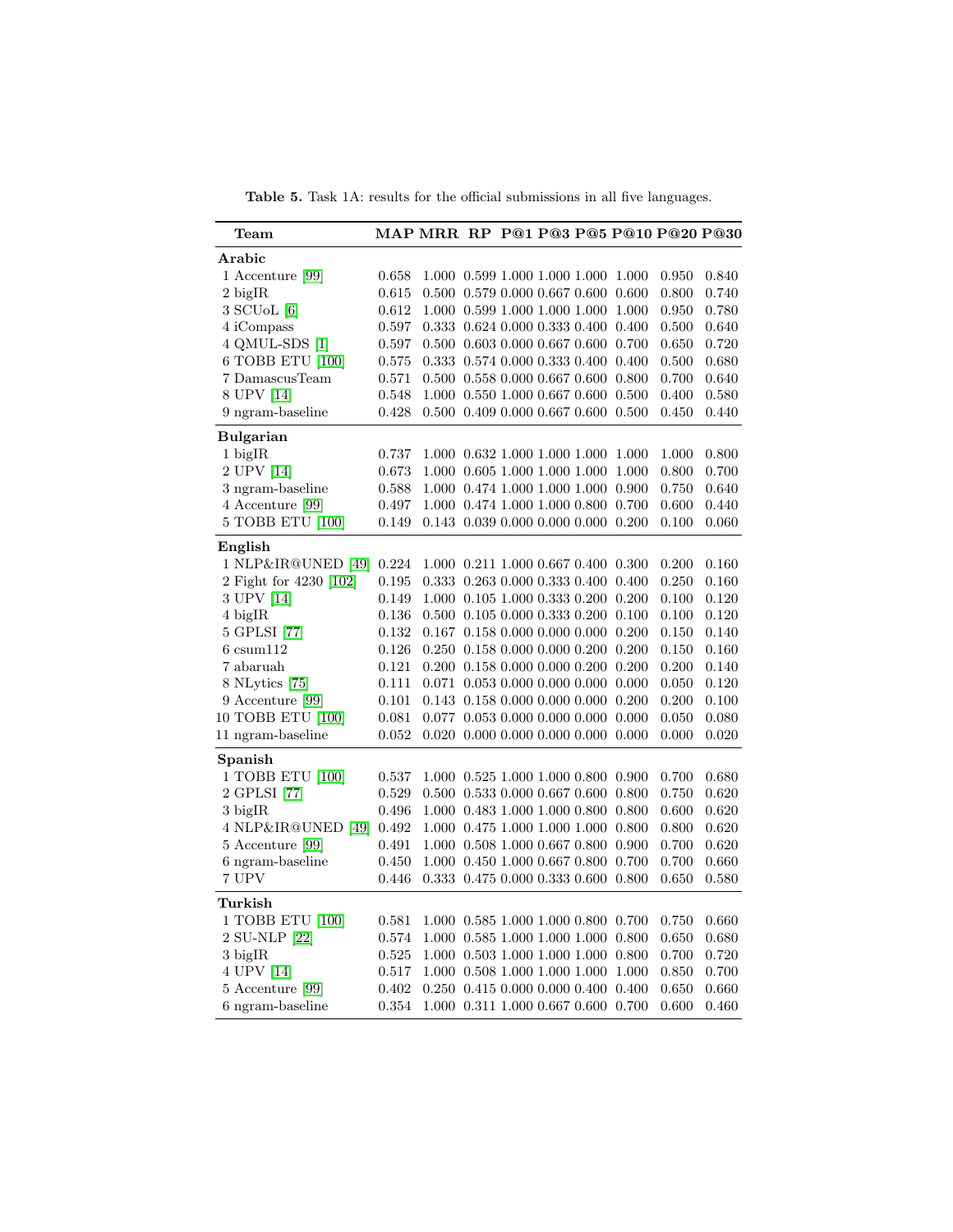**Bulgarian** Four teams took part for Bulgarian, submitting a total of 11 runs. The top-ranked team was bigIR. They did not submit a task description paper, and thus we cannot give much detail about their system. Team UPV is the second best system, and they used multilingual sentence transformer representation (SBERT) with knowledge distillation. They also introduced an auxiliary language identification task, aside from the downstream check-worthiness task.

English Ten teams took part in task 1A for English, with a total of 21 runs. The top-ranked team was NLP&IR@UNED, and they fine-tuned several pretrained transformers models. They reported BERTweet was best on the development set. The model was trained using RoBERTa on 850 million English tweets and 23 million COVID-19 related English tweets. The second best system (Team Fight for 4230) also used BERTweet with a dropout layer. It also included preprocessing and data augmentation.

Spanish Six teams took part for Spanish, with a total of 13 runs. The top team TOBB ETU explored different data augmentation strategies, including machine translation and weak supervision. However, they submitted a fine-tuned BETO model without any data augmentation. The first runner up GPLSI opted for using the BETO Spanish transformer together with a number of hand-crafted features, such as the presence of numbers or words in the LIWC lexicon.

Turkish Five teams participated for Turkish, submitting a total of 9 runs. All participants used BERT-based models. The top ranked team **TOBB ETU** fine-tuned BERTurk after removing user mentions and URLs. The runner up team SU-NLP applied a pre-processing step that includes removing hashtags, emojis, and replacing URLs and mentions with special tokens. Subsequently, they used an ensemble of BERTurk models fine-tuned with different seed values. The third-ranked team bigIR machine-translated the Turkish text to Arabic and then fine-tuned AraBERT on the translated text.

All languages. Table [6](#page-10-0) summarizes the MAP performance of all the teams that submitted predictions for all languages in Task 1A. We can see that team BigIR performed best overall.

<span id="page-10-0"></span>Table 6. MAP performance for the official submissions to Task 1A in all five languages.  $\mu$  shows a standard mean of the five MAP scores;  $\mu_w$  shows a weighed mean, where each MAP is multiplied by the size of the testing set.

| Team                                                       | ar bg en es tr                            |  | $\mu$ | $\mu_w$ |
|------------------------------------------------------------|-------------------------------------------|--|-------|---------|
| $1$ bigIR                                                  | 0.615 0.737 0.136 0.496 0.525 0.502 0.513 |  |       |         |
| 2 UPV [14]                                                 | 0.548 0.673 0.149 0.446 0.517 0.467 0.477 |  |       |         |
| 3 TOBB ETU [100] 0.575 0.149 0.081 0.537 0.581 0.385 0.472 |                                           |  |       |         |
| 4 Accenture [99]                                           | 0.658 0.497 0.101 0.491 0.402 0.430 0.456 |  |       |         |
| 5 ngram-baseline                                           | 0.428 0.588 0.052 0.450 0.354 0.374 0.394 |  |       |         |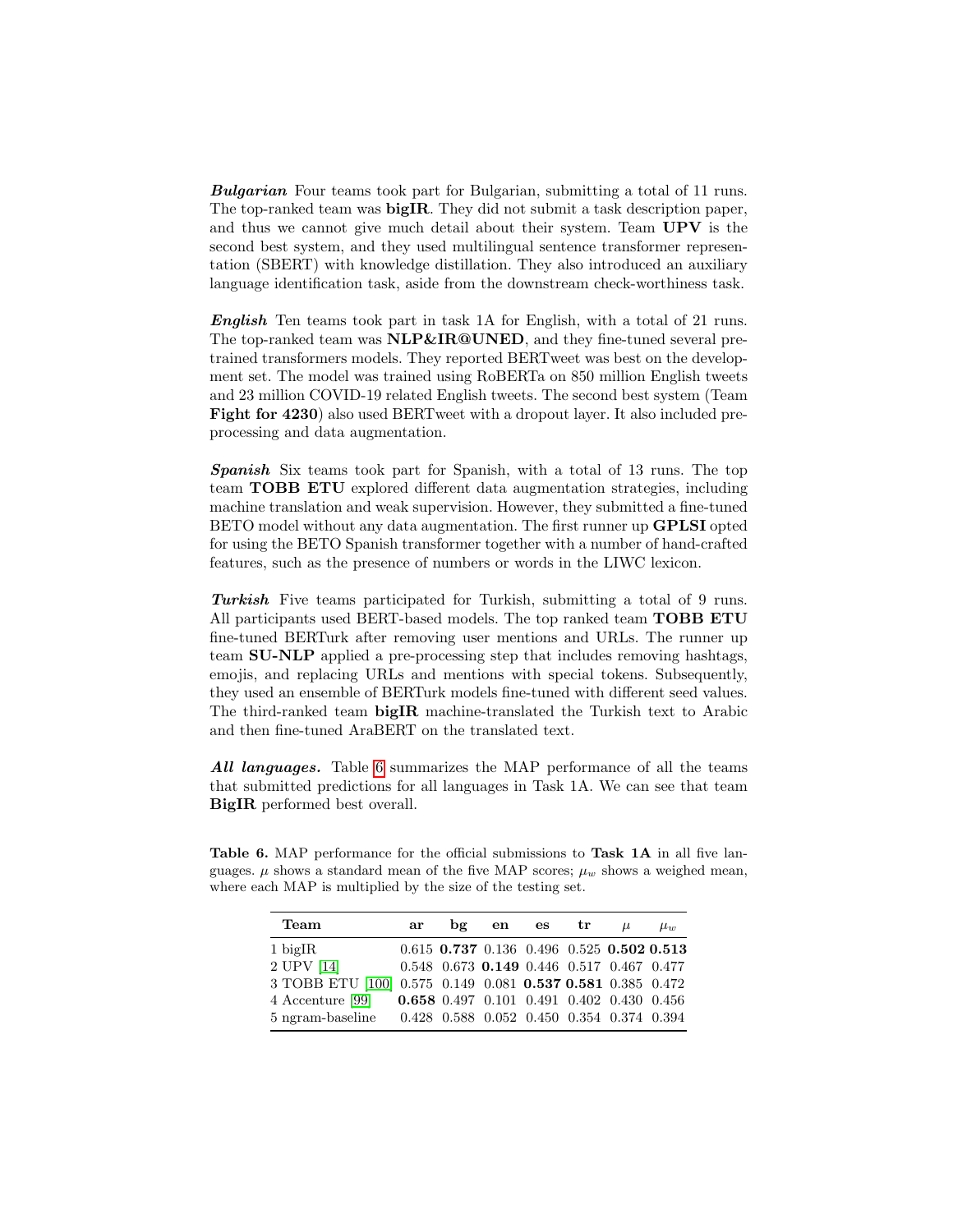<span id="page-11-0"></span>Table 7. Task 1B (English): Official evaluation results, in terms of MAP, MRR, R-Precision, and Precision $@k$ . The teams are ranked by the official evaluation measure: MAP.

| Rank Team                                                                    | MAP MRR RP P@1 P@3 P@5 P@10 P@20 P@30                                   |  |  |  |  |
|------------------------------------------------------------------------------|-------------------------------------------------------------------------|--|--|--|--|
| 1 Fight for 4230 [102] 0.402 0.917 0.403 0.875 0.833 0.750 0.600 0.475 0.350 |                                                                         |  |  |  |  |
| 2 ngram-baseline                                                             | $0.235$ $0.792$ $0.263$ $0.625$ $0.583$ $0.500$ $0.400$ $0.331$ $0.217$ |  |  |  |  |
| 3 NLytics $[75]$                                                             | $0.135$ $0.345$ $0.130$ $0.250$ $0.125$ $0.100$ $0.137$ $0.156$ $0.135$ |  |  |  |  |

#### 6.2 Task 1B. Check-Worthiness of Debates/Speeches

Two teams took part in this subtask, submitting a total of 3 runs. Table [7](#page-11-0) shows the performance of the official submissions on the test set, in addition to the ngram baseline. Similarly to Task 1A, the official run was the last valid blind submission by each team. The table shows the runs ranked on the basis of the official MAP measure.

The top-ranked team, Fight for 4230, fine-tuned BERTweet after normalizing the claims, augmenting the data using WordNet-based substitutions and removal of punctuation. They were able to beat the ngram baseline by 18 MAP points absolute.

# 7 Results for Task 2: Verified Claim Retrieval

### 7.1 Subtask 2A: Detecting Previously Fact-Checked Claims in Tweets

Table [8](#page-12-0) shows the official results for Task 2A in both Arabic and English. A total of four teams participated in this task, and they all managed to improve over the Elastic Search (ES) baseline.

Arabic One team, bigIR, submitted a run for this subtask. They used AraBERT to rerank a list of candidates retrieved by a BM25 model. Their approach consists of three main steps. First, constructing a balanced training dataset, where the positive examples correspond to the query relevances (qrels) provided by the organizers, while the negative examples were selected from the top retrieved candidates by BM25 such that they were not already labeled as positive. Second, they fine-tuned AraBERT to predict the relevance score for a given tweet–VerClaim pair. They added two neural network layers on top of AraBERT to perform the classification task. Finally, at inference time, they first used BM25 to retrieve the top-20 candidate verified claims. Then, they fed each tweet–VerClaim pair to the fine-tuned model to get a relevance score and to rerank the candidate claims accordingly. As Table [8](#page-12-0) shows, team bigIR outperformed the Elastic Search baseline by a good margin achieving a MAP@5 of 0.908 versus 0.794 for the baseline.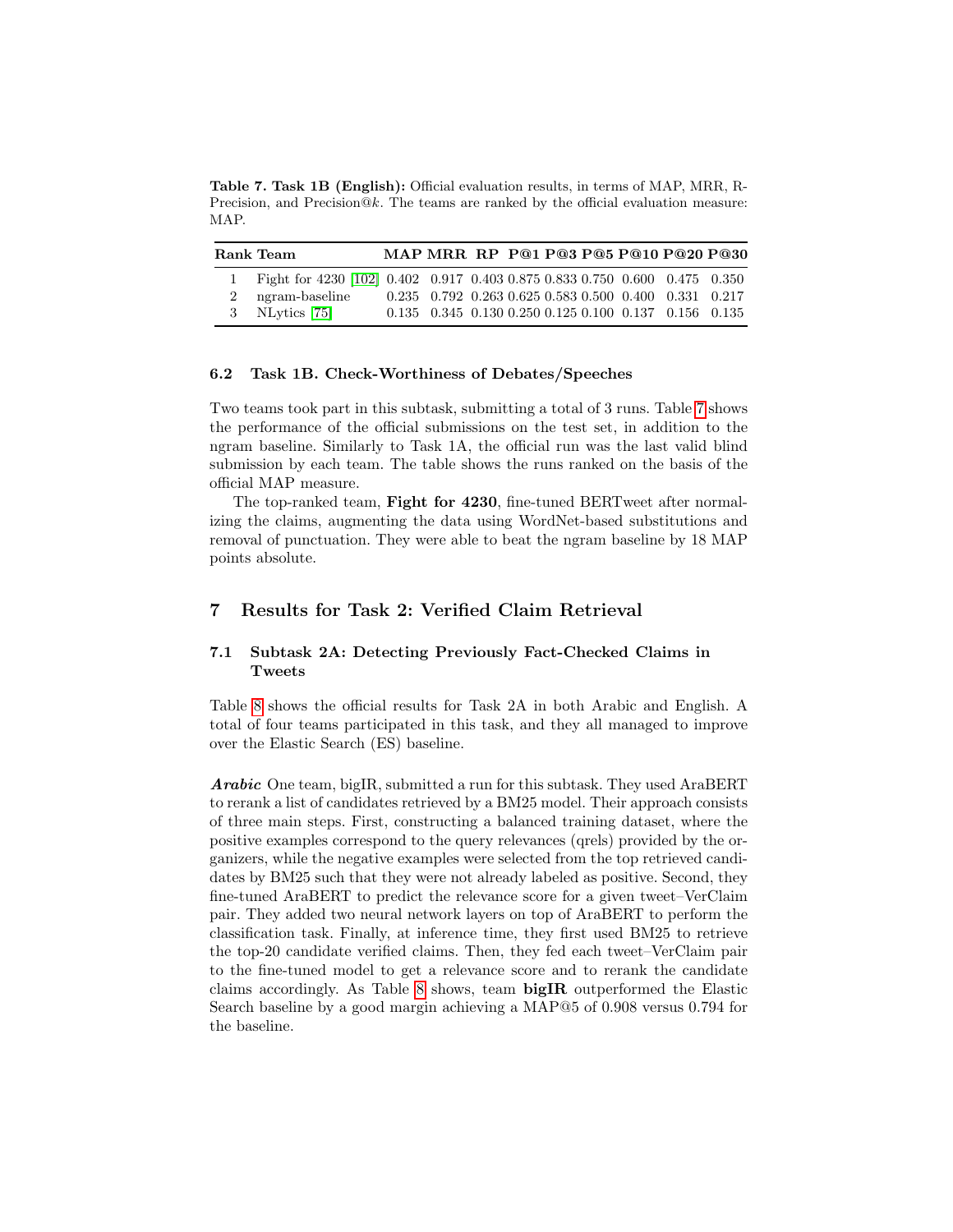<span id="page-12-0"></span>Table 8. Task 2A: Official evaluation results, in terms of MRR, MAP@k, and Precision $@k$ . The teams are ranked by the official evaluation measure: MAP $@5$ . Here, ES-baseline refers to the Elastic Search baseline.

| Team                                                                             | $\bf{MRR}$                                                                              |    | MAP |                                                                   |  |        | Precision |    |    |     |     |
|----------------------------------------------------------------------------------|-----------------------------------------------------------------------------------------|----|-----|-------------------------------------------------------------------|--|--------|-----------|----|----|-----|-----|
|                                                                                  |                                                                                         | @1 | @3  | @5                                                                |  | @10@20 | @1        | @3 | @5 | @10 | @20 |
| Arabic                                                                           |                                                                                         |    |     |                                                                   |  |        |           |    |    |     |     |
| $1$ bigIR                                                                        |                                                                                         |    |     | 0.924 0.787 0.905 0.908 0.910 0.912 0.908 0.391 0.237 0.120 0.061 |  |        |           |    |    |     |     |
| 2 ES-baseline                                                                    |                                                                                         |    |     | 0.835 0.682 0.782 0.794 0.799 0.802 0.793 0.344 0.217 0.113 0.058 |  |        |           |    |    |     |     |
| English                                                                          |                                                                                         |    |     |                                                                   |  |        |           |    |    |     |     |
| 1 Aschern [25] 0.884 0.861 0.880 0.883 0.884 0.884 0.861 0.300 0.182 0.092 0.046 |                                                                                         |    |     |                                                                   |  |        |           |    |    |     |     |
| $2$ NLytics [75]                                                                 |                                                                                         |    |     | 0.807 0.738 0.792 0.799 0.804 0.806 0.738 0.289 0.179 0.093 0.048 |  |        |           |    |    |     |     |
| 3 DIPS [60]                                                                      |                                                                                         |    |     | 0.795 0.728 0.778 0.787 0.791 0.794 0.728 0.282 0.177 0.092 0.048 |  |        |           |    |    |     |     |
| 4 ES-baseline                                                                    | $0.761$ $0.703$ $0.741$ $0.749$ $0.757$ $0.759$ $0.703$ $0.262$ $0.164$ $0.088$ $0.046$ |    |     |                                                                   |  |        |           |    |    |     |     |

English Three teams participated for English, submitting a total of ten runs. All of them managed to improve over the Elastic Search (ES) baseline by a large margin. Team Aschern had the top-ranked system, which used TF.IDF, finetuned pre-trained sentence-BERT, and the reranking LambdaMART model. The system is 13.4 (MAP@5) points absolute above the baseline. The second best system is the NLytics, which used RoBERTa to train their model and this system was 5 (MAP@5) point above the baseline.

# 7.2 Subtask 2B: Detecting Previously Fact-Checked Claims in Political Debates and Speeches

Table [9](#page-13-0) shows the official results for Task 2B, which was offered in English only. We can see that only three teams participated in this subtask, submitting a total of five runs, and no team managed to beat the Elastic Search (ES) baseline, which was based on BM25.

Among the three participating teams, Team DIPS was the top-ranked one. They used sentence BERT (S-BERT) embeddings for all claims, and computed the cosine similarity for each pair of an input claim and a verified claim from the dataset of previously fact-checked claims. They made a prediction was made by passing a sorted list of cosine similarities to a neural network. Team BeaSku was the second-best team, which used a triplet loss training method to perform fine-tuning of the S-BERT model. Then, they used the scores predicted by the fine-tuned model along with BM25 scores as features to train a reranker based on rankSVM. In addition, they discussed the impact of applying online mining of triplets. They also performed some experiments aiming at augmenting the training dataset with additional examples.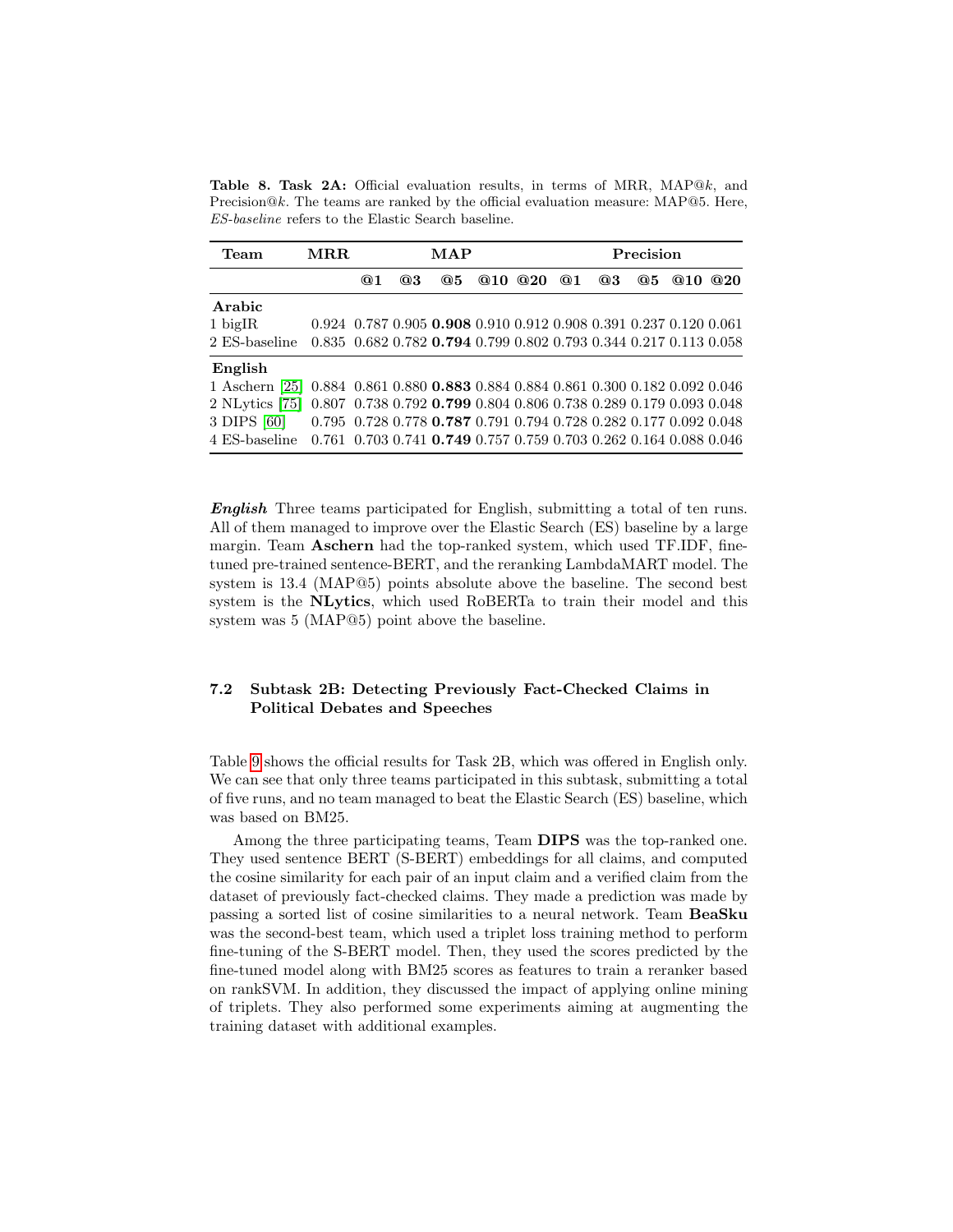<span id="page-13-0"></span>**Table 9. Task 2B (English):** Official evaluation results, in terms of MAP, MAP $@k$ , and Precision@k. The teams are ranked by the official evaluation measure: MAP@5.

| <b>Team</b>                                                                                                                              | MRR. |           | MAP |  |  |  | Precision |  |                             |  |  |
|------------------------------------------------------------------------------------------------------------------------------------------|------|-----------|-----|--|--|--|-----------|--|-----------------------------|--|--|
|                                                                                                                                          |      | <b>@1</b> | @3  |  |  |  |           |  | Q5 Q10 Q20 Q1 Q3 Q5 Q10 Q20 |  |  |
| 1 ES-baseline 0.350 0.304 0.339 0.346 0.351 0.353 0.304 0.143 0.091 0.052 0.027                                                          |      |           |     |  |  |  |           |  |                             |  |  |
| 2 DIPS [60] 0.336 0.278 0.313 0.328 0.338 0.342 0.266 0.143 0.099 0.059 0.032                                                            |      |           |     |  |  |  |           |  |                             |  |  |
| 3 Beasku $\left[90\right]$ $\left[0.320\right]$ $0.266$ $0.308$ $\textbf{0.327}$ $0.332$ $0.332$ $0.253$ $0.139$ $0.101$ $0.056$ $0.028$ |      |           |     |  |  |  |           |  |                             |  |  |
| 4 NLytics [75] 0.216 0.171 0.210 0.215 0.219 0.222 0.165 0.101 0.068 0.038 0.022                                                         |      |           |     |  |  |  |           |  |                             |  |  |

### 8 Overview of Task 3: Fake News Detection

In this section, we present an overview of all task submissions for tasks 3A and 3B. Overall, there were 88 submissions by 27 teams for Task 3A and 49 submissions by 20 teams for task 3B. For task 3, unlike the other tasks, each participant could submit up to 5 runs. After evaluation, we found that two teams from task 3A and seven teams from task 3B submitted the wrong files, and thus we have not considered them for evaluation; we report the ranking for 25 teams for task 3A and 13 teams for task 3B. In Tables [10](#page-14-0) and [11,](#page-15-0) we report the best submission of each team for task 3A and 3B, respectively. In the following sections, we report the results for each of the subtasks.

#### 8.1 Task 3A. Multi-Class Fake News Detection of News Articles

Most teams used deep learning models and in particular the transformer architecture for this pilot task. There have been no attempts to model knowledge with semantic technology, e.g., argument processing [\[30\]](#page-18-7).

The best submission (team **NoFake**) was ahead of the rest by a rather large margin and achieved a macro-F1 score of 0.838. They applied BERT and made extensive use of external resources and in particular downloaded collections of misinformation datasets from fact-checking sites. The second best submission (team Saud) achieved a macro-F1 score of 0.503 and used lexical features, traditional weighting methods as features, and standard machine learning algorithms. This shows, that traditional approaches can still outperform deep learning models for this task. Many teams used BERT and its newer variants. Such systems are ranked after the second position. The most popular model was RoBERTa, which was used by seven teams. Team **MUCIC** used a majority voting ensemble with three BERT variants [\[12\]](#page-17-9). The participating teams that used BERT had to find solutions for handling the length of the input: BERT and its variants have limitations on the length of their input, but the length of texts in the CT-FAN-21 dataset, which consists of newspaper articles, is much longer. In most cases, heuristics were used for the selection of part of the text. Overall, most submissions achieved a macro-F1 score below 0.5.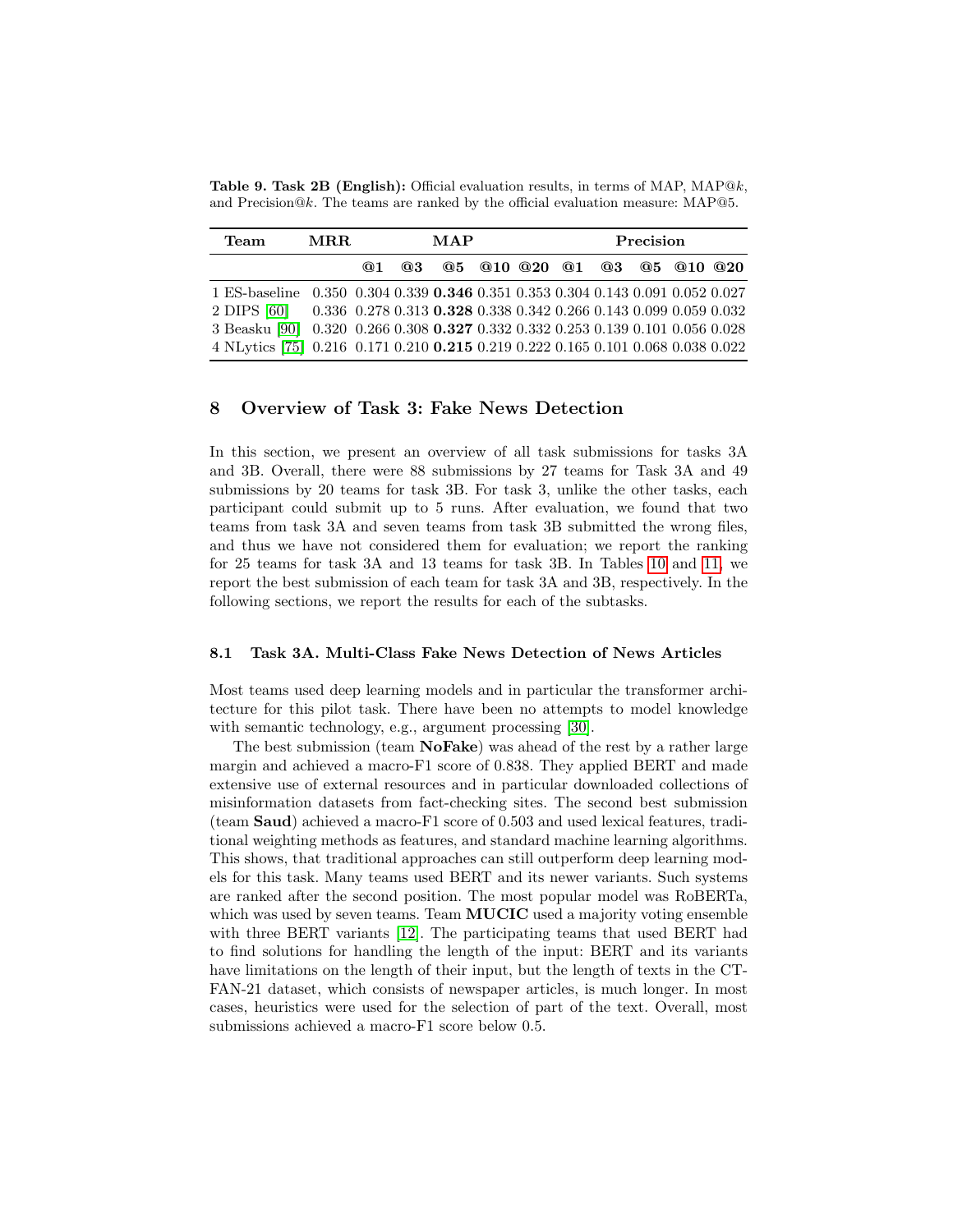<span id="page-14-0"></span>Table 10. Task 3A: Performance of the best run per team based on  $F_1$  score for individual classes, and accuracy and macro- $F_1$  for the overall measure.

| ${\bf Team}$            | True  | False |             |       |       | Partially Other Accuracy Macro-F1 |
|-------------------------|-------|-------|-------------|-------|-------|-----------------------------------|
|                         |       |       | False       |       |       |                                   |
| 1 NoFake $*$ [56]       | 0.824 | 0.862 | 0.879       | 0.785 | 0.853 | 0.838                             |
| $2$ Saud*               | 0.321 | 0.615 | 0.502       | 0.618 | 0.537 | 0.514                             |
| 3 DLRG $*$ [50]         | 0.250 | 0.588 | $\,0.519\,$ | 0.656 | 0.528 | 0.503                             |
| 4 NLP&IR@UNED [49]      | 0.247 | 0.629 | 0.536       | 0.459 | 0.528 | 0.468                             |
| 5 NITK_NLP [57]         | 0.196 | 0.617 | 0.523       | 0.459 | 0.517 | 0.449                             |
| 6 UAICS [26]            | 0.442 | 0.470 | 0.482       | 0.391 | 0.458 | 0.446                             |
| 7 CIVIC-UPM [48]        | 0.268 | 0.577 | 0.472       | 0.340 | 0.463 | 0.414                             |
| 8 Uni. Regensburg [41]  | 0.231 | 0.489 | 0.497       | 0.400 | 0.438 | 0.404                             |
| 9 Pathfinder* [95]      | 0.277 | 0.517 | 0.451       | 0.360 | 0.452 | 0.401                             |
| $10$ CIC* $[8]$         | 0.205 | 0.542 | 0.490       | 0.319 | 0.410 | 0.389                             |
| 11 Black Ops [91]       | 0.231 | 0.518 | 0.327       | 0.453 | 0.427 | 0.382                             |
| 12 NLytics*             | 0.130 | 0.575 | 0.522       | 0.318 | 0.475 | 0.386                             |
| 13 Nkovachevich [55]    | 0.237 | 0.643 | 0.552       | 0.000 | 0.489 | 0.358                             |
| 14 talhaanwar $*$       | 0.283 | 0.407 | 0.435       | 0.301 | 0.367 | 0.357                             |
| 15 abaruah              | 0.165 | 0.531 | 0.552       | 0.125 | 0.455 | 0.343                             |
| 16 Team GPLSI[77]       | 0.293 | 0.602 | 0.226       | 0.092 | 0.356 | 0.303                             |
| 17 Sigmoid [76]         | 0.222 | 0.345 | 0.323       | 0.154 | 0.291 | 0.261                             |
| 18 architap             | 0.154 | 0.291 | 0.394       | 0.187 | 0.294 | 0.257                             |
| 19 MUCIC [12]           | 0.143 | 0.446 | 0.275       | 0.070 | 0.331 | 0.233                             |
| 20 Probity              | 0.163 | 0.401 | 0.335       | 0.033 | 0.302 | 0.233                             |
| 21 M82B [7]             | 0.130 | 0.425 | 0.241       | 0.094 | 0.305 | 0.223                             |
| 22 Spider               | 0.046 | 0.482 | 0.145       | 0.069 | 0.316 | 0.186                             |
| $23$ Qword [96]         | 0.108 | 0.458 | 0.000       | 0.033 | 0.277 | 0.150                             |
| $24ep*$                 | 0.060 | 0.479 | 0.000       | 0.000 | 0.319 | 0.135                             |
| $25$ azaharudue*        | 0.060 | 0.479 | 0.000       | 0.000 | 0.319 | 0.135                             |
| Majority class baseline | 0.000 | 0.477 | 0.000       | 0.000 | 0.314 | 0.119                             |

\* Runs submitted after the deadline, but before the release of the results.

The second most popular neural network model was the recurrent neural network, which was used by six teams. Many participants experimented also with traditional text processing methods as they were commonly used for knowledge representation in information retrieval. For example, team Kovachevich used a Naïve Bayes classifier with TF.IDF features for the 500 most frequent stems in the dataset [\[55\]](#page-20-8). Some lower-ranked teams used additional techniques and resources. These include LIWC [\[49\]](#page-19-8), data augmentation by inserting artificially created similar documents [\[8\]](#page-17-10), semantic analysis with the Stanford Empath Tool [\[26\]](#page-18-8), and the reputation of the sites of a search engine result after searching with the title of the article [\[49\]](#page-19-8).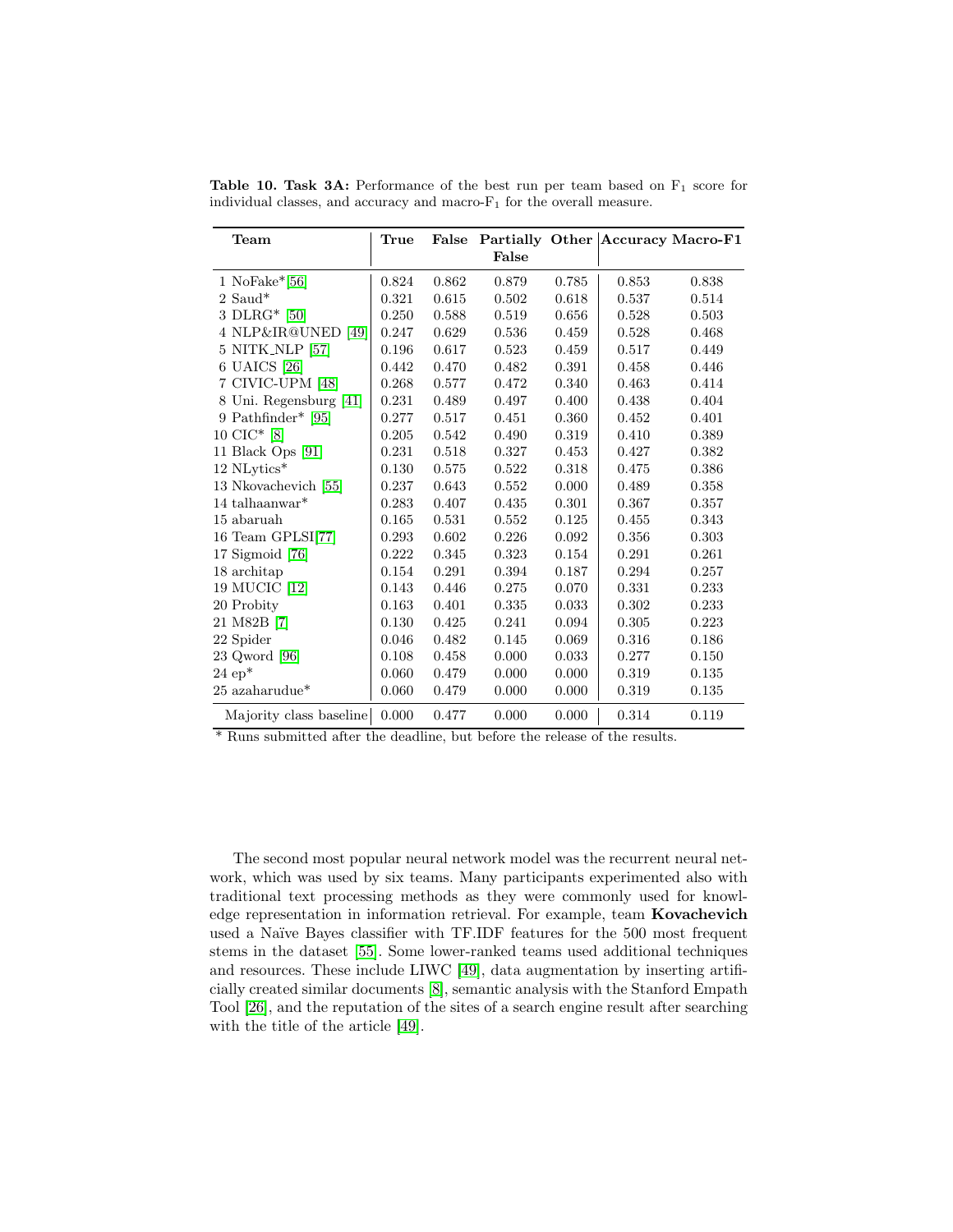<span id="page-15-0"></span>Table 11. Task 3B: Performance of the best run per team based on F1-measure for individual classes, and accuracy and macro- $F_1$  for overall measure.

| Team                    |       |       |       | Climate Crime Economy Education Elections Health Acc Macro F1 |       |       |                 |       |
|-------------------------|-------|-------|-------|---------------------------------------------------------------|-------|-------|-----------------|-------|
| 1 NITK_NLP [57]         | 0.950 | 0.872 | 0.824 | 0.800                                                         | 0.897 | 0.946 | 0.905           | 0.881 |
| 2 NoFake*               | 0.800 | 0.875 | 0.900 | 0.957                                                         | 0.692 | 0.907 | $ 0.869\rangle$ | 0.855 |
| 3 Nkovachevich [55]     | 0.927 | 0.872 | 0.743 | 0.737                                                         | 0.857 | 0.911 | $ 0.869\rangle$ | 0.841 |
| 4 DLRG                  | 0.952 | 0.743 | 0.688 | 0.800                                                         | 0.828 | 0.897 | 0.847           | 0.818 |
| $5$ CIC* [8]            | 0.952 | 0.750 | 0.688 | 0.588                                                         | 0.889 | 0.871 | $ 0.832\rangle$ | 0.790 |
| 6 architap              | 0.900 | 0.711 | 0.774 | 0.609                                                         | 0.815 | 0.907 | 0.825           | 0.786 |
| 7 NLytics               | 0.826 | 0.714 | 0.710 | 0.500                                                         | 0.769 | 0.867 | 0.788           | 0.731 |
| 8 CIVIC-UPM* [48]       | 0.864 | 0.700 | 0.645 | 0.421                                                         | 0.609 | 0.821 | 0.745           | 0.677 |
| $9ep*$                  | 0.727 | 0.476 | 0.222 | 0.343                                                         | 0.545 | 0.561 | 0.511           | 0.479 |
| $10$ Pathfinder* [95]   | 0.900 | 0.348 | 0.250 | 0.000                                                         | 0.526 | 0.667 | $ 0.599\rangle$ | 0.448 |
| 11 M82B [7]             | 0.294 | 0.000 | 0.000 | 0.000                                                         | 0.000 | 0.576 | $ 0.409\rangle$ | 0.145 |
| 12 MUCIC [12]           | 0.294 | 0.000 | 0.000 | 0.000                                                         | 0.000 | 0.576 | $ 0.409\rangle$ | 0.145 |
| $13$ azaharudu $e^*$    | 0.129 | 0.000 | 0.000 | 0.125                                                         | 0.000 | 0.516 | 0.321           | 0.128 |
| Majority class baseline | 0.000 | 0.000 | 0.000 | 0.000                                                         | 0.000 | 0.565 | 0.394           | 0.094 |

\* Runs submitted after the deadline, but before the release of the results.

### 8.2 Task 3B. Topical Domain Identification of News Articles

The performance of the systems for task 3B was overall higher than for task 3A. The first three submissions were close together and all used transformer-based architectures. The best submissionm, by team NITK NLP, used an ensemble of three transformers [\[57\]](#page-20-7). The second best submission (by team NoFake) and the third best submission (by team Nkovachevich) used BERT.

### 9 Related Work

There has been work on checking the factuality/credibility of a claim, of a news article, or of an information source [\[11,](#page-17-12)[13,](#page-17-13)[51,](#page-20-9)[58,](#page-20-10)[64](#page-20-11)[,69,](#page-21-7)[73,](#page-21-8)[103\]](#page-23-5). Claims can come from different sources, but special attention has been paid to those from social media [\[37,](#page-19-12)[62](#page-20-12)[,66,](#page-20-13)[78](#page-21-9)[,79](#page-21-3)[,89,](#page-22-15)[101\]](#page-23-6). Check-worthiness estimation is still a fairly-new problem especially in the context of social media [\[34,](#page-18-0)[45,](#page-19-0)[46](#page-19-13)[,47\]](#page-19-1). A lot of research was performed on fake news detection for news articles, which is mostly approached as a binary classification problem [\[71\]](#page-21-10).

CheckThat! is related to several other initiatives at SemEval on determining rumour veracity and support for rumours [\[28](#page-18-9)[,36\]](#page-19-14), on stance detection [\[63\]](#page-20-14), on fact-checking in community question answering forums [\[61\]](#page-20-15), on propaganda detection [\[27,](#page-18-10)[29\]](#page-18-11), and on semantic textual similarity [\[2,](#page-16-3)[67\]](#page-21-11). It is also related to the FEVER task [\[93\]](#page-22-16) on fact extraction and verification, as well as to the Fake News Challenge [\[38\]](#page-19-15), and the FakeNews task at MediaEval [\[72\]](#page-21-12).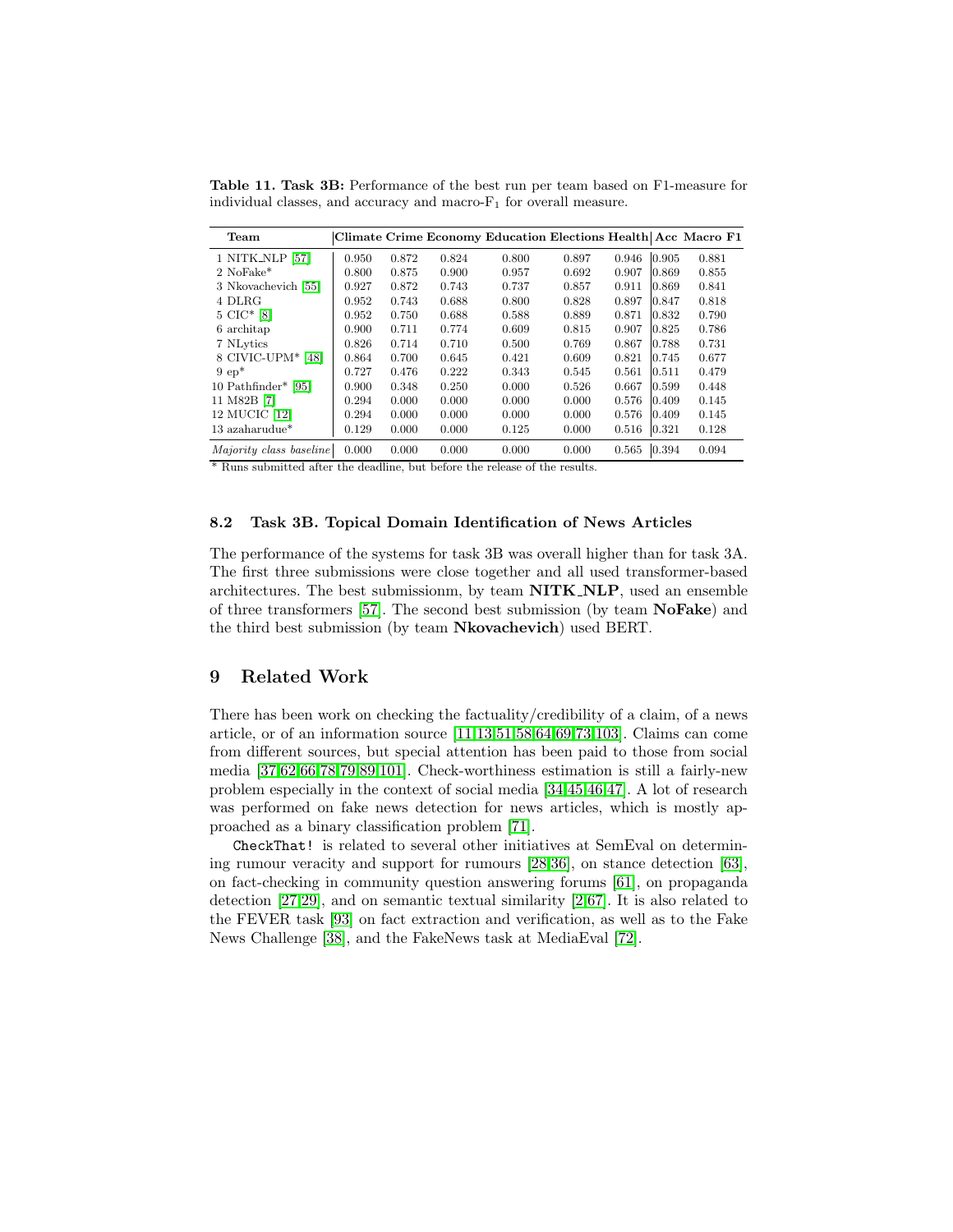# 10 Conclusion and Future Work

We have presented the 2021 edition of the CheckThat! Lab, which was the most popular CLEF-2021 lab in terms of team registrations (132 teams registered), and about one-third of them actually participated: 15, 5, and 25 teams submitted official runs for tasks 1, 2, and 3, respectively. The lab featured tasks that span important steps of the verification pipeline: from spotting check-worthy claims to checking whether they have been fact-checked elsewhere before. We further featured a fake news detection task, and we also checked the class and the topical domain of news articles. Together, these tasks support the technology pipeline to assist human fact-checkers. Moreover, in-line with the general mission of CLEF, we promoted multi-linguality by offering our tasks in five different languages.

In future work, we plan to extend the datasets with more examples, more information sources, and also to cover more languages.

### Acknowledgments

The work of Tamer Elsayed and Maram Hasanain is made possible by NPRP grant #NPRP-11S-1204-170060 from the Qatar National Research Fund (a member of Qatar Foundation). The work of Fatima Haouari is supported by GSRA grant #GSRA6-1-0611-19074 from the Qatar National Research Fund. The statements made herein are solely the responsibility of the authors.

This research is also part of the Tanbih mega-project, developed at the Qatar Computing Research Institute, HBKU, which aims to limit the impact of "fake news", propaganda, and media bias, thus promoting digital literacy and critical thinking.

### References

- <span id="page-16-2"></span>1. Abumansour, A., Zubiaga, A.: QMUL-SDS at CheckThat! 2021: Enriching pretrained language models for the estimation of check-worthiness of Arabic tweets. In: Faggioli et al. [\[33\]](#page-18-12)
- <span id="page-16-3"></span>2. Agirre, E., Banea, C., Cer, D., Diab, M., Gonzalez-Agirre, A., Mihalcea, R., Rigau, G., Wiebe, J.: SemEval-2016 task 1: Semantic textual similarity, monolingual and cross-lingual evaluation. In: Proceedings of the 10th International Workshop on Semantic Evaluation. pp. 497–511. SemEval '16 (2016)
- <span id="page-16-0"></span>3. Alam, F., Dalvi, F., Shaar, S., Durrani, N., Mubarak, H., Nikolov, A., Da San Martino, G., Abdelali, A., Sajjad, H., Darwish, K., Nakov, P.: Fighting the COVID-19 infodemic in social media: A holistic perspective and a call to arms. In: Proceedings of the International AAAI Conference on Web and Social Media. ICWSM '21, vol. 15, pp. 913–922 (2021)
- <span id="page-16-1"></span>4. Alam, F., Shaar, S., Dalvi, F., Sajjad, H., Nikolov, A., Mubarak, H., Da San Martino, G., Abdelali, A., Durrani, N., Darwish, K., Nakov, P.: Fighting the COVID-19 infodemic: Modeling the perspective of journalists, fact-checkers, social media platforms, policy makers, and the society. ArXiv preprint 2005.00033 (2020)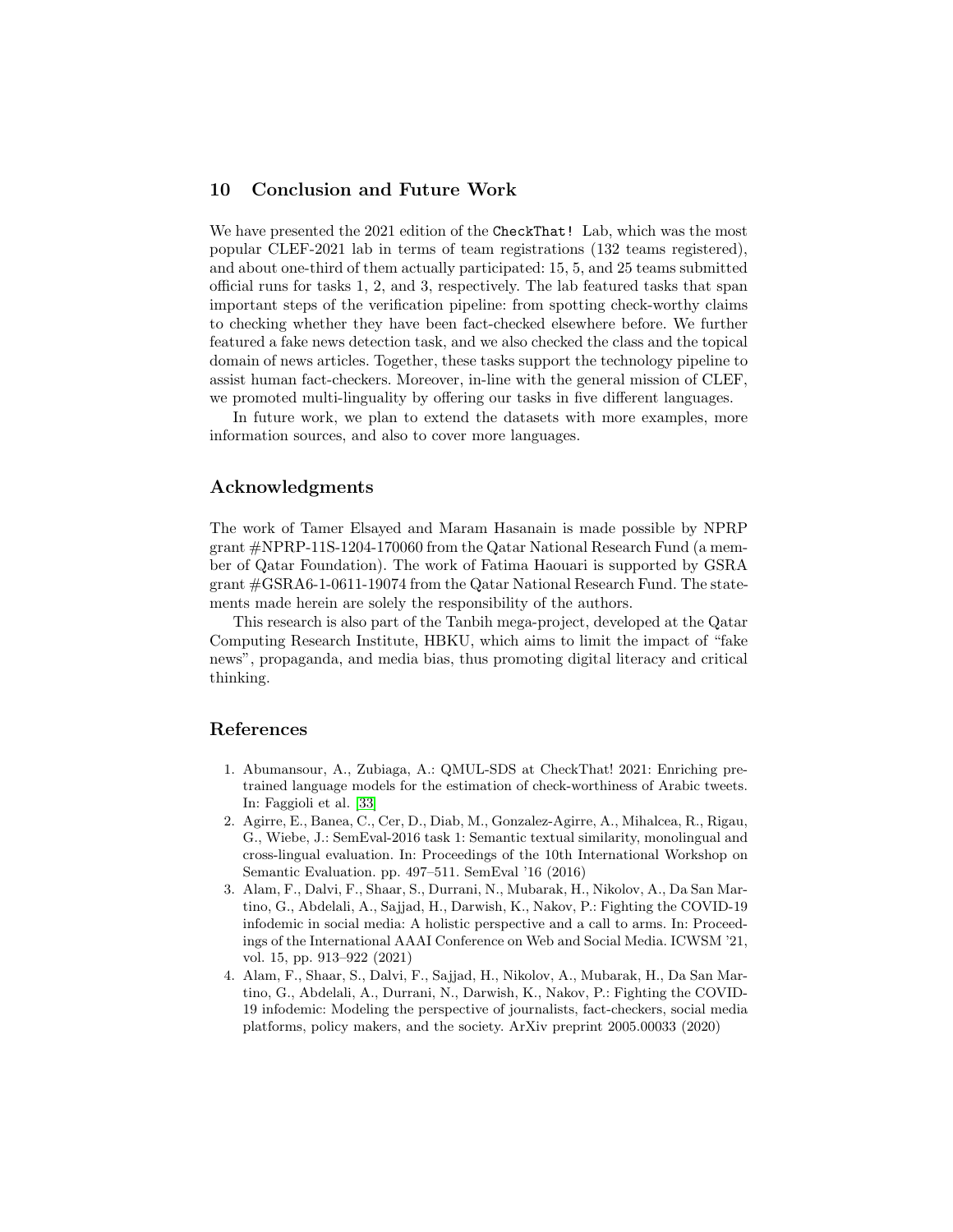- <span id="page-17-6"></span>5. Ali, Z.S., Mansour, W., Elsayed, T., Al-Ali, A.: AraFacts: The first large Arabic dataset of naturally occurring claims. In: Proceedings of the Sixth Arabic Natural Language Processing Workshop. pp. 231–236. ANLP '21 (2021)
- <span id="page-17-7"></span>6. Althabiti, S., Alsalka, M., Atwell, E.: An AraBERT model for check-worthiness of Arabic tweets. In: Faggioli et al. [\[33\]](#page-18-12)
- <span id="page-17-11"></span>7. Ashik, S.S., Apu, A.R., Marjana, N.J., Hasan, M.A., Islam, M.S.: M82B at Check-That! 2021: Multiclass fake news detection using BiLSTM based RNN model. In: Faggioli et al. [\[33\]](#page-18-12)
- <span id="page-17-10"></span>8. Ashraf, N., Butt, S., Sidorov, G., Gelbukh, A.: Fake news detection using machine learning and data augmentation – CLEF2021. In: Faggioli et al. [\[33\]](#page-18-12)
- <span id="page-17-3"></span>9. Atanasova, P., Marquez, L., Barrón-Cedeño, A., Elsayed, T., Suwaileh, R., Zaghouani, W., Kyuchukov, S., Da San Martino, G., Nakov, P.: Overview of the CLEF-2018 CheckThat! lab on automatic identification and verification of political claims. Task 1: Check-worthiness. In: Cappellato et al. [\[21\]](#page-18-13)
- <span id="page-17-2"></span>10. Atanasova, P., Nakov, P., Karadzhov, G., Mohtarami, M., Da San Martino, G.: Overview of the CLEF-2019 CheckThat! lab on automatic identification and verification of claims. Task 1: Check-worthiness. In: Cappellato et al. [\[20\]](#page-18-14)
- <span id="page-17-12"></span>11. Ba, M.L., Berti-Equille, L., Shah, K., Hammady, H.M.: VERA: A platform for veracity estimation over web data. In: Proceedings of the 25th International Conference on World Wide Web. pp. 159–162. WWW '16 (2016)
- <span id="page-17-9"></span>12. Balouchzahi, F., Shashirekha, H., Sidorov, G.: MUCIC at CheckThat! 2021: FaDofake news detection and domain identification using transformers ensembling. In: Faggioli et al. [\[33\]](#page-18-12)
- <span id="page-17-13"></span>13. Baly, R., Karadzhov, G., An, J., Kwak, H., Dinkov, Y., Ali, A., Glass, J., Nakov, P.: What was written vs. who read it: News media profiling using text analysis and social media context. In: Proceedings of the 58th Annual Meeting of the Association for Computational Linguistics. pp. 3364–3374. ACL '20 (2020)
- <span id="page-17-8"></span>14. Baris Schlicht, I., Magnoss˜ao de Paula, A., Rosso, P.: UPV at CheckThat! 2021: Mitigating cultural differences for identifying multilingual check-worthy claims. In: Faggioli et al. [\[33\]](#page-18-12)
- <span id="page-17-0"></span>15. Barrón-Cedeño, A., Elsayed, T., Nakov, P., Da San Martino, G., Hasanain, M., Suwaileh, R., Haouari, F., Babulkov, N., Hamdan, B., Nikolov, A., Shaar, S., Ali, Z.: Overview of CheckThat! 2020 — automatic identification and verification of claims in social media. In: Proceedings of the 11th International Conference of the CLEF Association: Experimental IR Meets Multilinguality, Multimodality, and Interaction. pp. 215–236. CLEF '2020 (2020)
- <span id="page-17-5"></span>16. Barrón-Cedeño, A., Elsayed, T., Nakov, P., Da San Martino, G., Hasanain, M., Suwaileh, R., Haouari, F., Babulkov, N., Hamdan, B., Nikolov, A., Shaar, S., Sheikh Ali, Z.: Proceedings of the eleventh international conference of the CLEF association: Experimental IR meets multilinguality, multimodality, and interaction. In: Arampatzis, A., Kanoulas, E., Tsikrika, T., Vrochidis, S., Joho, H., Lioma, C., Eickhoff, C., Névéol, A., Cappellato, L., Ferro, N. (eds.) Overview of CheckThat! 2020: Automatic Identification and Verification of Claims in Social Media. CLEF '20, Springer (2020)
- <span id="page-17-4"></span>17. Barrón-Cedeño, A., Elsayed, T., Suwaileh, R., Marquez, L., Atanasova, P., Zaghouani, W., Kyuchukov, S., Da San Martino, G., Nakov, P.: Overview of the CLEF-2018 CheckThat! lab on automatic identification and verification of political claims. Task 2: Factuality. In: Cappellato et al. [\[21\]](#page-18-13)
- <span id="page-17-1"></span>18. Bouziane, M., Perrin, H., Cluzeau, A., Mardas, J., Sadeq, A.: Buster.AI at Check-That! 2020: Insights and recommendations to improve fact-checking. In: Cappellato et al. [\[19\]](#page-18-15)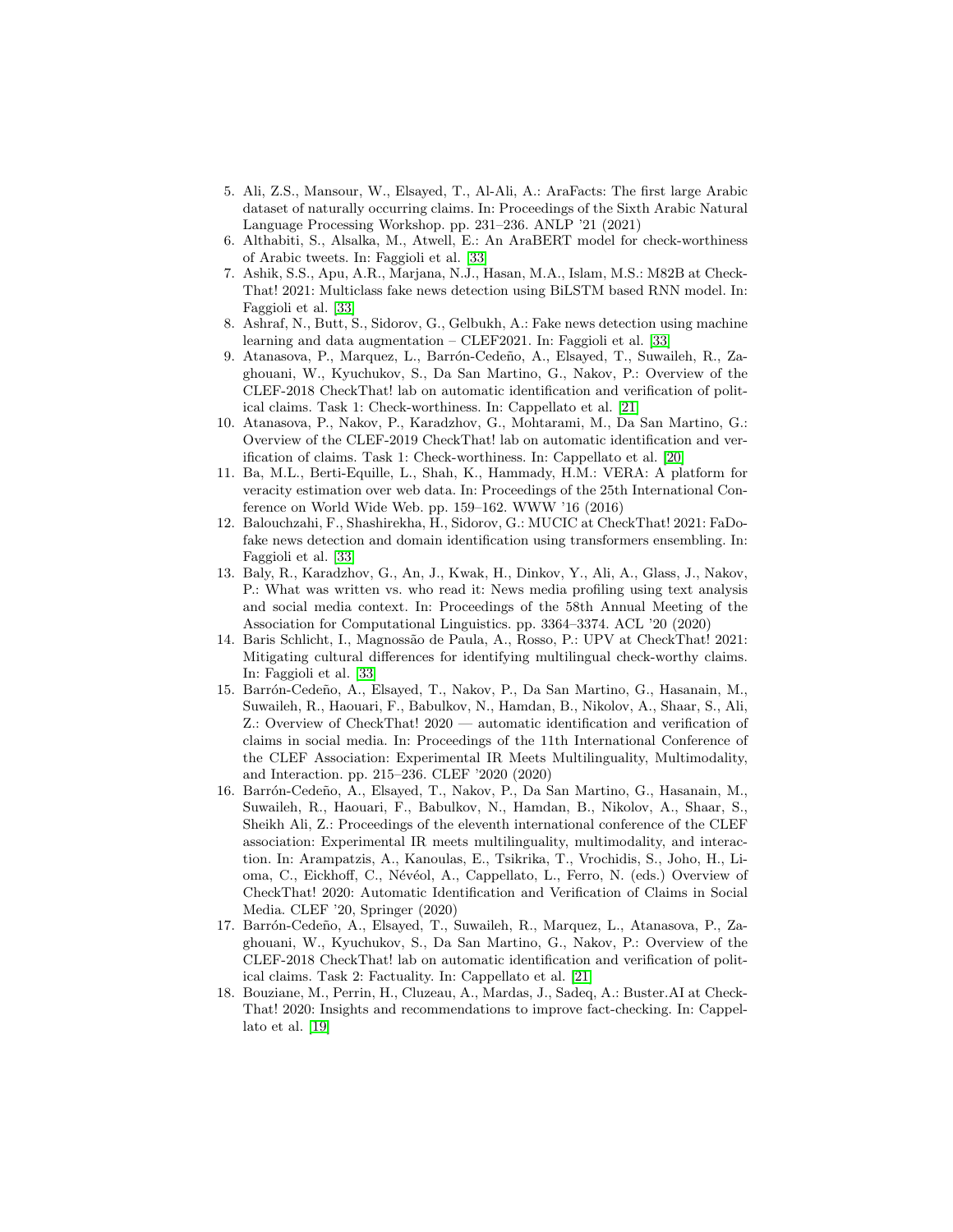- <span id="page-18-15"></span>19. Cappellato, L., Eickhoff, C., Ferro, N., Névéol, A. (eds.): CLEF 2020 Working Notes. CEUR Workshop Proceedings, CEUR-WS.org (2020)
- <span id="page-18-14"></span>20. Cappellato, L., Ferro, N., Losada, D., M¨uller, H. (eds.): Working Notes of CLEF 2019 Conference and Labs of the Evaluation Forum. CEUR Workshop Proceedings, CEUR-WS.org (2019)
- <span id="page-18-13"></span>21. Cappellato, L., Ferro, N., Nie, J.Y., Soulier, L. (eds.): Working Notes of CLEF 2018–Conference and Labs of the Evaluation Forum. CEUR Workshop Proceedings, CEUR-WS.org (2018)
- <span id="page-18-5"></span>22. Carik, B., Yeniterzi, R.: SU-NLP at CheckThat! 2021: Check-worthiness of Turkish tweets. In: Faggioli et al. [\[33\]](#page-18-12)
- <span id="page-18-3"></span>23. Cazalens, S., Lamarre, P., Leblay, J., Manolescu, I., Tannier, X.: A content management perspective on fact-checking. In: Proceedings of the International Conference on World Wide Web. pp. 565–574. WWW '18 (2018)
- <span id="page-18-4"></span>24. Cheema, G.S., Hakimov, S., Ewerth, R.: Check square at CheckThat! 2020: Claim detection in social media via fusion of transformer and syntactic features. In: Cappellato et al. [\[19\]](#page-18-15)
- <span id="page-18-6"></span>25. Chernyavskiy, A., Ilvovsky, D., Nakov, P.: Aschern at CLEF CheckThat! 2021: Lambda-calculus of fact-checked claims. In: Faggioli et al. [\[33\]](#page-18-12)
- <span id="page-18-8"></span>26. Cusmuliuc, C.G., Amarandei, M.A., Pelin, I., Cociorva, V.I., Iftene, A.: UAICS at CheckThat! 2021: Fake news detection. In: Faggioli et al. [\[33\]](#page-18-12)
- <span id="page-18-10"></span>27. Da San Martino, G., Barrón-Cedeno, A., Wachsmuth, H., Petrov, R., Nakov, P.: SemEval-2020 task 11: Detection of propaganda techniques in news articles. In: Proceedings of the 14th Workshop on Semantic Evaluation. pp. 1377–1414. SemEval '20 (2020)
- <span id="page-18-9"></span>28. Derczynski, L., Bontcheva, K., Liakata, M., Procter, R., Wong Sak Hoi, G., Zubiaga, A.: SemEval-2017 task 8: RumourEval: Determining rumour veracity and support for rumours. In: Proceedings of the 11th International Workshop on Semantic Evaluation. pp. 69–76. SemEval '17 (2017)
- <span id="page-18-11"></span>29. Dimitrov, D., Ali, B.B., Shaar, S., Alam, F., Silvestri, F., Firooz, H., Nakov, P., Martino, G.D.S.: SemEval-2021 task 6: Detection of persuasion techniques in texts and images. In: Proceedings of the International Workshop on Semantic Evaluation. SemEval '21 (2021)
- <span id="page-18-7"></span>30. Dumani, L., Neumann, P.J., Schenkel, R.: A framework for argument retrieval - ranking argument clusters by frequency and specificity. In: Advances in Information Retrieval - 42nd European Conference on IR Research (ECIR). Lecture Notes in Computer Science, vol. 12035, pp. 431–445. Springer (2020)
- <span id="page-18-1"></span>31. Elsayed, T., Nakov, P., Barrón-Cedeño, A., Hasanain, M., Suwaileh, R., Da San Martino, G., Atanasova, P.: CheckThat! at CLEF 2019: Automatic identification and verification of claims. In: Advances in Information Retrieval. pp. 309–315 (2019)
- <span id="page-18-2"></span>32. Elsayed, T., Nakov, P., Barrón-Cedeño, A., Hasanain, M., Suwaileh, R., Da San Martino, G., Atanasova, P.: Overview of the CLEF-2019 CheckThat!: Automatic identification and verification of claims. In: Experimental IR Meets Multilinguality, Multimodality, and Interaction. pp. 301–321. LNCS (2019)
- <span id="page-18-12"></span>33. Faggioli, G., Ferro, N., Joly, A., Maistro, M., Piroi, F. (eds.): CLEF 2021 Working Notes. Working Notes of CLEF 2021–Conference and Labs of the Evaluation Forum. CEUR-WS.org (2021)
- <span id="page-18-0"></span>34. Gencheva, P., Nakov, P., Màrquez, L., Barrón-Cedeño, A., Koychev, I.: A contextaware approach for detecting worth-checking claims in political debates. In: Proceedings of the International Conference Recent Advances in Natural Language Processing. pp. 267–276. RANLP'17 (2017)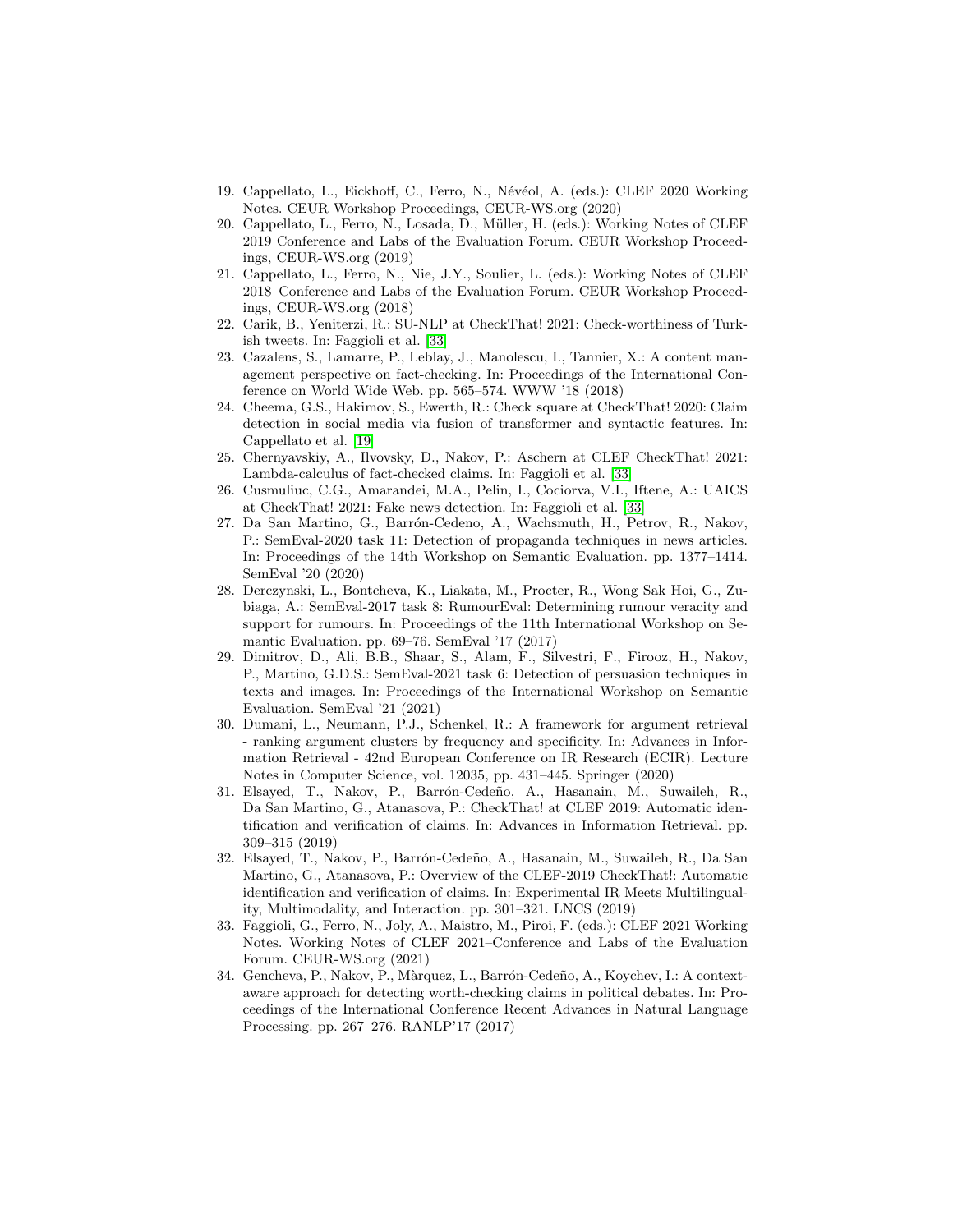- <span id="page-19-6"></span>35. Ghanem, B., Glavaš, G., Giachanou, A., Ponzetto, S., Rosso, P., Rangel, F.: UPV-UMA at CheckThat! lab: Verifying Arabic claims using cross lingual approach. In: Cappellato et al. [\[20\]](#page-18-14)
- <span id="page-19-14"></span>36. Gorrell, G., Kochkina, E., Liakata, M., Aker, A., Zubiaga, A., Bontcheva, K., Derczynski, L.: SemEval-2019 task 7: RumourEval, determining rumour veracity and support for rumours. In: Proceedings of the 13th International Workshop on Semantic Evaluation. pp. 845–854. SemEval '19 (2019)
- <span id="page-19-12"></span>37. Gupta, A., Kumaraguru, P., Castillo, C., Meier, P.: TweetCred: Real-time credibility assessment of content on Twitter. In: Proceeding of the 6th International Social Informatics Conference. pp. 228–243. SocInfo '14 (2014)
- <span id="page-19-15"></span>38. Hanselowski, A., PVS, A., Schiller, B., Caspelherr, F., Chaudhuri, D., Meyer, C.M., Gurevych, I.: A retrospective analysis of the fake news challenge stancedetection task. In: Proceedings of the 27th International Conference on Computational Linguistics. pp. 1859–1874. COLING '18 (2018)
- <span id="page-19-7"></span>39. Hansen, C., Hansen, C., Simonsen, J., Lioma, C.: The Copenhagen team participation in the check-worthiness task of the competition of automatic identification and verification of claims in political debates of the CLEF-2018 fact checking lab. In: Cappellato et al. [\[21\]](#page-18-13)
- <span id="page-19-4"></span>40. Hansen, C., Hansen, C., Simonsen, J., Lioma, C.: Neural weakly supervised fact check-worthiness detection with contrastive sampling-based ranking loss. In: Cappellato et al. [\[20\]](#page-18-14)
- <span id="page-19-11"></span>41. Hartl, P., Kruschwitz, U.: University of Regensburg at CheckThat! 2021: Exploring text summarization for fake newsdetection. In: Faggioli et al. [\[33\]](#page-18-12)
- <span id="page-19-3"></span>42. Hasanain, M., Elsayed, T.: bigIR at CheckThat! 2020: Multilingual BERT for ranking Arabic tweets by check-worthiness. In: Cappellato et al. [\[19\]](#page-18-15)
- <span id="page-19-2"></span>43. Hasanain, M., Haouari, F., Suwaileh, R., Ali, Z., Hamdan, B., Elsayed, T., Barrón-Cedeño, A., Da San Martino, G., Nakov, P.: Overview of CheckThat! 2020 Arabic: Automatic identification and verification of claims in social media. In: Cappellato et al. [\[19\]](#page-18-15)
- <span id="page-19-5"></span>44. Hasanain, M., Suwaileh, R., Elsayed, T., Barrón-Cedeño, A., Nakov, P.: Overview of the CLEF-2019 CheckThat! lab on automatic identification and verification of claims. Task 2: Evidence and factuality. In: Cappellato et al. [\[20\]](#page-18-14)
- <span id="page-19-0"></span>45. Hassan, N., Li, C., Tremayne, M.: Detecting check-worthy factual claims in presidential debates. In: Proceedings of the 24th ACM International on Conference on Information and Knowledge Management. pp. 1835–1838. CIKM '15 (2015)
- <span id="page-19-13"></span>46. Hassan, N., Tremayne, M., Arslan, F., Li, C.: Comparing automated factual claim detection against judgments of journalism organizations. In: Computation Journalism Symposium. pp. 1–5 (2016)
- <span id="page-19-1"></span>47. Hassan, N., Zhang, G., Arslan, F., Caraballo, J., Jimenez, D., Gawsane, S., Hasan, S., Joseph, M., Kulkarni, A., Nayak, A.K., et al.: ClaimBuster: The first-ever end-to-end fact-checking system. Proceedings of the VLDB Endowment  $10(12)$ , 1945–1948 (2017)
- <span id="page-19-10"></span>48. Alvaro Huertas-Garciia, Huertas-Tato, J., Martín, A., Camacho, D.: CIVIC-UPM at CheckThat! 2021: Integration of transformers in misinformation detection and topic classification. In: Faggioli et al. [\[33\]](#page-18-12)
- <span id="page-19-8"></span>49. Juan R. Martinez-Rico, J.M.R., Araujo, L.: NLP&IR@UNED at CheckThat! 2021: Check-worthiness estimation and fake news detection using transformer models. In: Faggioli et al. [\[33\]](#page-18-12)
- <span id="page-19-9"></span>50. Kannan, R., R, R.: DLRG@CLEF2021: An ensemble approach for fake detection on news articles. In: Faggioli et al. [\[33\]](#page-18-12)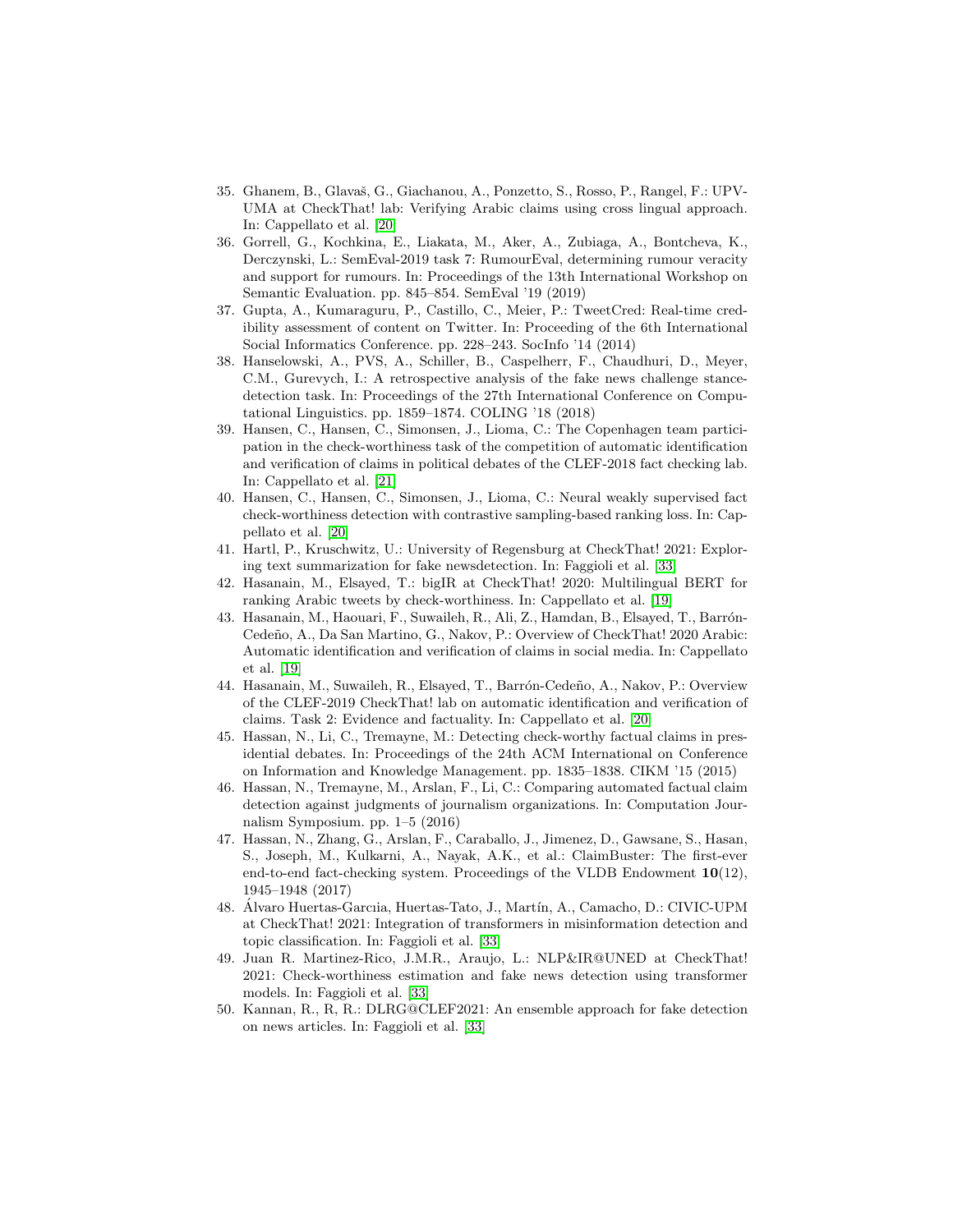- <span id="page-20-9"></span>51. Karadzhov, G., Nakov, P., Màrquez, L., Barrón-Cedeño, A., Koychev, I.: Fully automated fact checking using external sources. In: Proceedings of the International Conference Recent Advances in Natural Language Processing. pp. 344–353. RANLP' 17 (2017)
- <span id="page-20-2"></span>52. Kartal, Y.S., Kutlu, M.: TOBB ETU at CheckThat! 2020: Prioritizing English and Arabic claims based on check-worthiness. In: Cappellato et al. [\[19\]](#page-18-15)
- <span id="page-20-4"></span>53. Kartal, Y.S., Kutlu, M.: TrClaim-19: The first collection for Turkish check-worthy claim detection with annotator rationales. In: Proceedings of the 24th Conference on Computational Natural Language Learning. pp. 386–395 (2020)
- <span id="page-20-0"></span>54. Kazemi, A., Garimella, K., Shahi, G.K., Gaffney, D., Hale, S.A.: Tiplines to combat misinformation on encrypted platforms: A case study of the 2019 Indian election on WhatsApp. arXiv:2106.04726 (2021)
- <span id="page-20-8"></span>55. Kovachevich, N.: BERT fine-tuning approach to CLEF CheckThat! fake news detection. In: Faggioli et al. [\[33\]](#page-18-12)
- <span id="page-20-6"></span>56. Kumari, S.: NoFake at CheckThat! 2021: Fake news detection using BERT. In: Faggioli et al. [\[33\]](#page-18-12)
- <span id="page-20-7"></span>57. L, H.R., M, A.: NITK NLP at CLEF CheckThat! 2021: Ensemble transformer model for fake news classification. In: Faggioli et al. [\[33\]](#page-18-12)
- <span id="page-20-10"></span>58. Ma, J., Gao, W., Mitra, P., Kwon, S., Jansen, B.J., Wong, K.F., Cha, M.: Detecting rumors from microblogs with recurrent neural networks. In: Proceedings of the International Joint Conference on Artificial Intelligence. pp. 3818–3824. IJCAI '16 (2016)
- <span id="page-20-3"></span>59. Martinez-Rico, J., Araujo, L., Martinez-Romo, J.: NLP&IR@UNED at Check-That! 2020: A preliminary approach for check-worthiness and claim retrieval tasks using neural networks and graphs. In: Cappellato et al. [\[19\]](#page-18-15)
- <span id="page-20-5"></span>60. Mihaylova, S., Borisova, I., Chemishanov, D., Hadzhitsanev, P., Hardalov, M., Nakov, P.: DIPS at CheckThat! 2021: Verified claim retrieval. In: Faggioli et al. [\[33\]](#page-18-12)
- <span id="page-20-15"></span>61. Mihaylova, T., Karadzhov, G., Atanasova, P., Baly, R., Mohtarami, M., Nakov, P.: SemEval-2019 task 8: Fact checking in community question answering forums. In: Proceedings of the 13th International Workshop on Semantic Evaluation. pp. 860–869. SemEval '19 (2019)
- <span id="page-20-12"></span>62. Mitra, T., Gilbert, E.: CREDBANK: A large-scale social media corpus with associated credibility annotations. In: Proceedings of the Ninth International AAAI Conference on Web and Social Media. pp. 258–267. ICWSM '15 (2015)
- <span id="page-20-14"></span>63. Mohammad, S., Kiritchenko, S., Sobhani, P., Zhu, X., Cherry, C.: SemEval-2016 task 6: Detecting stance in tweets. In: Proceedings of the 10th International Workshop on Semantic Evaluation. pp. 31–41. SemEval '16 (2016)
- <span id="page-20-11"></span>64. Mukherjee, S., Weikum, G.: Leveraging joint interactions for credibility analysis in news communities. In: Proceedings of the 24th ACM International Conference on Information and Knowledge Management. pp. 353–362. CIKM'15 (2015)
- <span id="page-20-1"></span>65. Nakov, P., Barrón-Cedeño, A., Elsayed, T., Suwaileh, R., Màrquez, L., Zaghouani, W., Gencheva, P., Kyuchukov, S., Da San Martino, G.: Overview of the CLEF-2018 lab on automatic identification and verification of claims in political debates. In: Working Notes of CLEF 2018 – Conference and Labs of the Evaluation Forum. CLEF '18 (2018)
- <span id="page-20-13"></span>66. Nakov, P., Corney, D., Hasanain, M., Alam, F., Elsayed, T., Barrón-Cedeño, A., Papotti, P., Shaar, S., Martino, G.D.S.: Automated fact-checking for assisting human fact-checkers. In: Proceedings of the 30th International Joint Conference on Artificial Intelligence. IJCAI '21 (2021)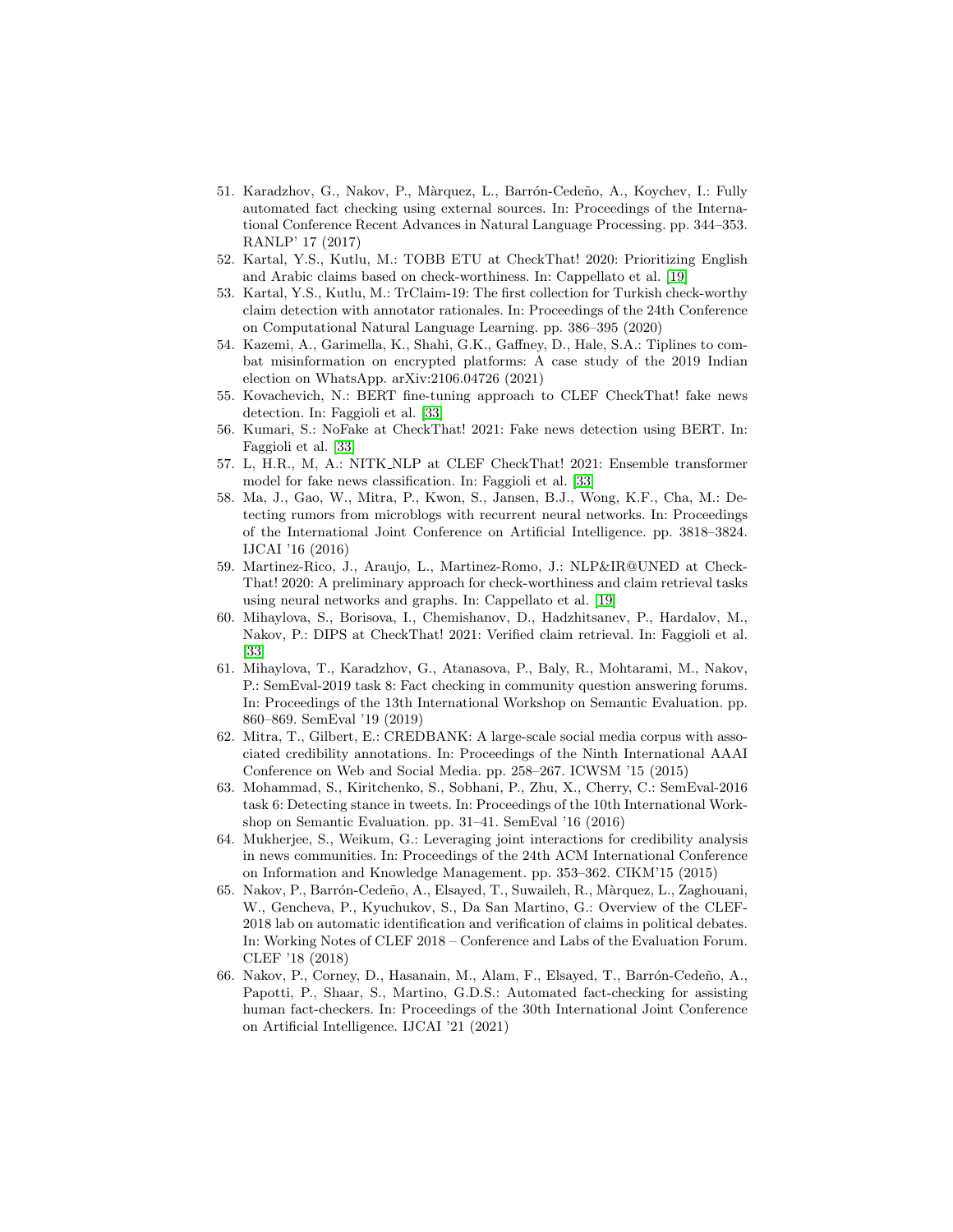- <span id="page-21-11"></span>67. Nakov, P., M`arquez, L., Moschitti, A., Magdy, W., Mubarak, H., Freihat, A.A., Glass, J., Randeree, B.: SemEval-2016 Task 3: Community question answering. In: Proceedings of the 10th International Workshop on Semantic Evaluation. pp. 525–545. SemEval '15 (2016)
- <span id="page-21-0"></span>68. Nakov, P., Martino, G.D.S., Elsayed, T., Barrón-Cedeño, A., Míguez, R., Shaar, S., Alam, F., Haouari, F., Hasanain, M., Babulkov, N., Nikolov, A., Shahi, G.K., Struß, J.M., Mandl, T.: The CLEF-2021 checkthat! lab on detecting check-worthy claims, previously fact-checked claims, and fake news. In: Hiemstra, D., Moens, M., Mothe, J., Perego, R., Potthast, M., Sebastiani, F. (eds.) Advances in Information Retrieval - 43rd European Conference on IR Research, ECIR 2021, Virtual Event, March 28 - April 1, 2021, Proceedings, Part II. Lecture Notes in Computer Science, vol. 12657, pp. 639–649. Springer (2021). [https://doi.org/10.1007/978-3-](https://doi.org/10.1007/978-3-030-72240-1_75) [030-72240-1](https://doi.org/10.1007/978-3-030-72240-1_75) 75, [https://doi.org/10.1007/978-3-030-72240-1](https://doi.org/10.1007/978-3-030-72240-1_75) 75
- <span id="page-21-7"></span>69. Nguyen, V.H., Sugiyama, K., Nakov, P., Kan, M.Y.: FANG: Leveraging social context for fake news detection using graph representation. In: Proceedings of the 29th ACM International Conference on Information & Knowledge Management. p. 1165–1174. CIKM '20 (2020)
- <span id="page-21-1"></span>70. Nikolov, A., Da San Martino, G., Koychev, I., Nakov, P.: Team Alex at Check-That! 2020: Identifying check-worthy tweets with transformer models. In: Cappellato et al. [\[19\]](#page-18-15)
- <span id="page-21-10"></span>71. Oshikawa, R., Qian, J., Wang, W.Y.: A survey on natural language processing for fake news detection. In: Proceedings of the 12th Language Resources and Evaluation Conference. pp. 6086–6093. LREC '20 (2020)
- <span id="page-21-12"></span>72. Pogorelov, K., Schroeder, D.T., Burchard, L., Moe, J., Brenner, S., Filkukova, P., Langguth, J.: FakeNews: Corona virus and 5G conspiracy task at MediaEval 2020. In: Proceedings of the MediaEval workshop. MediaEval '20 (2020)
- <span id="page-21-8"></span>73. Popat, K., Mukherjee, S., Strötgen, J., Weikum, G.: Credibility assessment of textual claims on the web. In: Proceedings of the 25th ACM International Conference on Information and Knowledge Management. pp. 2173–2178. CIKM '16 (2016)
- <span id="page-21-13"></span>74. Pritzkau, A.: NLytics at CheckThat! 2021: Check-worthiness estimation as a regression problem on transformers. In: Faggioli et al. [\[33\]](#page-18-12)
- <span id="page-21-5"></span>75. Pritzkau, A.: NLytics at CheckThat! 2021: Multi-class fake news detection of news articles and domain identification with RoBERTa - a baseline model. In: Faggioli et al. [\[33\]](#page-18-12)
- <span id="page-21-6"></span>76. Sardar, A.A.M., Salma, S.A., Islam, M.S., Hasan, M.A., Bhuiyan, T.: Team Sigmoid at CheckThat! 2021: Multiclass fake news detection with machine learning. In: Faggioli et al. [\[33\]](#page-18-12)
- <span id="page-21-4"></span>77. Sepúlveda-Torres, R., Saquete, E.: GPLSI team at CLEF CheckThat! 2021: Finetuning BETO and RoBERTa. In: Faggioli et al. [\[33\]](#page-18-12)
- <span id="page-21-9"></span>78. Shaar, S., Alam, F., Martino, G.D.S., Nakov, P.: The role of context in detecting previously fact-checked claims. arXiv preprint arXiv:2104.07423 (2021)
- <span id="page-21-3"></span>79. Shaar, S., Babulkov, N., Da San Martino, G., Nakov, P.: That is a known lie: Detecting previously fact-checked claims. In: Proceedings of the 58th Annual Meeting of the Association for Computational Linguistics. pp. 3607–3618. ACL '20 (2020)
- <span id="page-21-2"></span>80. Shaar, S., Haouari, F., Mansour, W., Hasanain, M., Babulkov, N., Alam, F., Da San Martino, G., Elsayed, T., Nakov, P.: Overview of the CLEF-2021 Check-That! lab task 2 on detect previously fact-checked claims in tweets and political debates. In: Faggioli et al. [\[33\]](#page-18-12)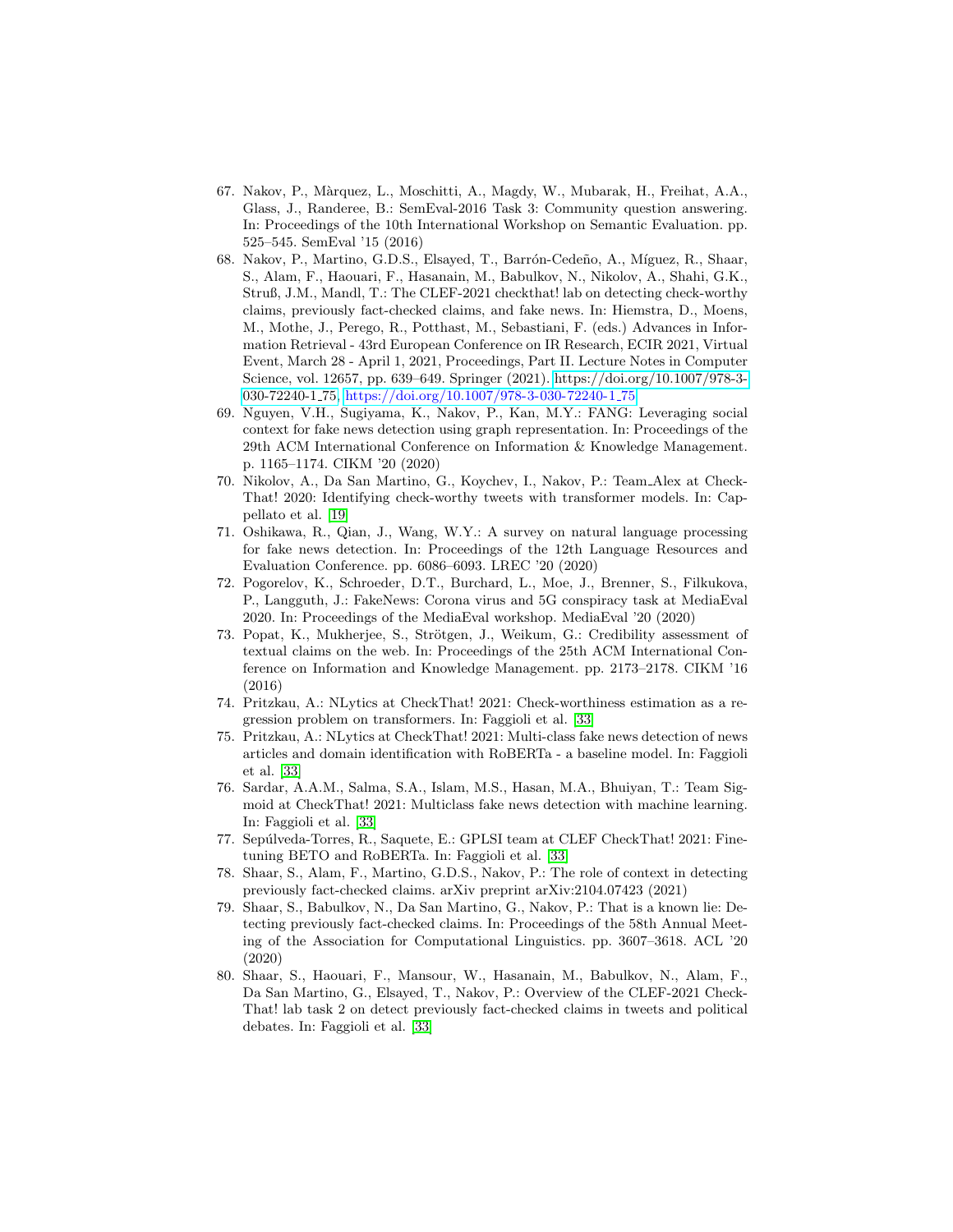- <span id="page-22-4"></span>81. Shaar, S., Hasanain, M., Hamdan, B., Ali, Z.S., Haouari, F., Nikolov, A., Kutlu, M., Kartal, Y.S., Alam, F., Da San Martino, G., Barrón-Cedeño, A., Míguez, R., Beltrán, J., Elsayed, T., Nakov, P.: Overview of the CLEF-2021 CheckThat! lab task 1 on check-worthiness estimation in tweets and political debates. In: Faggioli et al. [\[33\]](#page-18-12)
- <span id="page-22-1"></span>82. Shaar, S., Nikolov, A., Babulkov, N., Alam, F., Barrón-Cedeño, A., Elsayed, T., Hasanain, M., Suwaileh, R., Haouari, F., Da San Martino, G., Nakov, P.: Overview of CheckThat! 2020 English: Automatic identification and verification of claims in social media. In: Cappellato et al. [\[19\]](#page-18-15)
- <span id="page-22-7"></span>83. Shahi, G.K.: AMUSED: An annotation framework of multi-modal social media data. arXiv:2010.00502 (2020)
- <span id="page-22-8"></span>84. Shahi, G.K., Dirkson, A., Majchrzak, T.A.: An exploratory study of COVID-19 misinformation on Twitter. Online social networks and media pp. 100–104 (2021)
- <span id="page-22-9"></span>85. Shahi, G.K., Dirkson, A., Majchrzak, T.A.: Exploring the spread of COVID-19 misinformation on Twitter. arXiv preprint (2021)
- <span id="page-22-3"></span>86. Shahi, G.K., Nandini, D.: FakeCovid – a multilingual cross-domain fact check news dataset for COVID-19. In: Workshop Proceedings of the 14th International AAAI Conference on Web and Social Media (2020)
- <span id="page-22-10"></span>87. Shahi, G.K., Struß, J.M., Mandl, T.: CT-FAN-21 corpus: A dataset for Fake News Detection (Apr 2021). [https://doi.org/10.5281/zenodo.4714517,](https://doi.org/10.5281/zenodo.4714517) [https://doi.org/](https://doi.org/10.5281/zenodo.4714517) [10.5281/zenodo.4714517](https://doi.org/10.5281/zenodo.4714517)
- <span id="page-22-5"></span>88. Shahi, G.K., Struß, J.M., Mandl, T.: Overview of the CLEF-2021 CheckThat! lab: Task 3 on fake news detection. In: Faggioli et al. [\[33\]](#page-18-12)
- <span id="page-22-15"></span>89. Shu, K., Sliva, A., Wang, S., Tang, J., Liu, H.: Fake news detection on social media: A data mining perspective. SIGKDD Explor. Newsl. 19(1), 22–36 (2017)
- <span id="page-22-11"></span>90. Skuczyńska, B., Shaar, S., Spenader, J., Nakov, P.: BeaSku at CheckThat! 2021: Fine–tuning sentence BERT with triplet loss and limited data. In: Faggioli et al. [\[33\]](#page-18-12)
- <span id="page-22-13"></span>91. Sohan, S., Rajon, H.S., Khusbu, A., Islam, M.S., Hasan, M.A.: Black Ops at CheckThat! 2021: User profiles analyze of intelligent detection on fake tweets notebook in shared task. In: Faggioli et al. [\[33\]](#page-18-12)
- <span id="page-22-6"></span>92. Tchechmedjiev, A., Fafalios, P., Boland, K., Gasquet, M., Zloch, M., Zapilko, B., Dietze, S., Todorov, K.: ClaimsKG: A knowledge graph of fact-checked claims. In: Proceedings of the International Semantic Web Conference. pp. 309–324. ISWC '19, Springer (2019)
- <span id="page-22-16"></span>93. Thorne, J., Vlachos, A., Christodoulopoulos, C., Mittal, A.: FEVER: a large-scale dataset for fact extraction and VERification. In: Proceedings of the Conference of the North American Chapter of the Association for Computational Linguistics: Human Language Technologies. pp. 809–819. NAACL-HLT '18 (2018)
- <span id="page-22-2"></span>94. Touahri, I., Mazroui, A.: EvolutionTeam at CheckThat! 2020: Integration of linguistic and sentimental features in a fake news detection approach. In: Cappellato et al. [\[19\]](#page-18-15)
- <span id="page-22-12"></span>95. Tsoplefack, W.K.: Classifier for fake news detection and topical domain of news articles. In: Faggioli et al. [\[33\]](#page-18-12)
- <span id="page-22-14"></span>96. Utsha, R.S., Keya, M., Hasan, M.A., Islam, M.S.: Qword at CheckThat! 2021: An extreme gradient boosting approach for multiclass fake news detection. In: Faggioli et al. [\[33\]](#page-18-12)
- <span id="page-22-0"></span>97. Vasileva, S., Atanasova, P., Màrquez, L., Barrón-Cedeño, A., Nakov, P.: It takes nine to smell a rat: Neural multi-task learning for check-worthiness prediction. In: Proceedings of the International Conference on Recent Advances in Natural Language Processing. pp. 1229–1239. RANLP '19 (2019)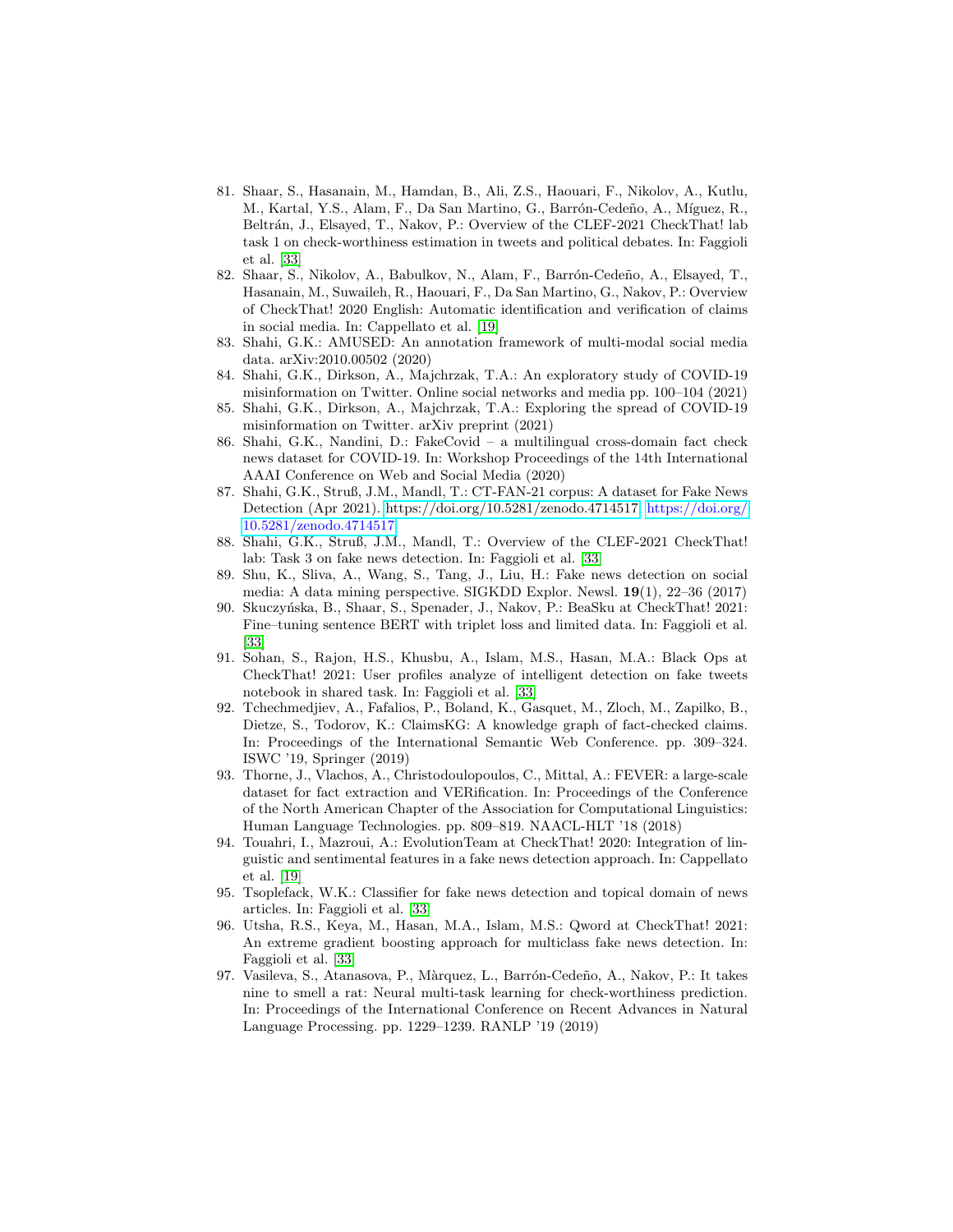- <span id="page-23-0"></span>98. Williams, E., Rodrigues, P., Novak, V.: Accenture at CheckThat! 2020: If you say so: Post-hoc fact-checking of claims using transformer-based models. In: Cappellato et al. [\[19\]](#page-18-15)
- <span id="page-23-2"></span>99. Williams, E., Rodrigues, P., Tran, S.: Accenture at CheckThat! 2021: Interesting claim identification and ranking with contextually sensitive lexical training data augmentation. In: Faggioli et al. [\[33\]](#page-18-12)
- <span id="page-23-3"></span>100. Zengin, M.S., Kartal, Y.S., Kutlu, M.: TOBB ETU at CheckThat! 2021: Data engineering for detecting check-worthy claims. In: Faggioli et al. [\[33\]](#page-18-12)
- <span id="page-23-6"></span>101. Zhao, Z., Resnick, P., Mei, Q.: Enquiring minds: Early detection of rumors in social media from enquiry posts. In: Proceedings of the 24th International Conference on World Wide Web. pp. 1395–1405. WWW'15 (2015)
- <span id="page-23-4"></span>102. Zhou, X., Wu, B., Fung, P.: Fight for 4230 at CLEF CheckThat! 2021: Domain-specific preprocessing and pretrained model for ranking claims by checkworthiness. In: Faggioli et al. [\[33\]](#page-18-12)
- <span id="page-23-5"></span>103. Zubiaga, A., Liakata, M., Procter, R., Hoi, G.W.S., Tolmie, P.: Analysing how people orient to and spread rumours in social media by looking at conversational threads. PLoS ONE 11(3) (2016)
- <span id="page-23-1"></span>104. Zuo, C., Karakas, A., Banerjee, R.: A hybrid recognition system for check-worthy claims using heuristics and supervised learning. In: Cappellato et al. [\[21\]](#page-18-13)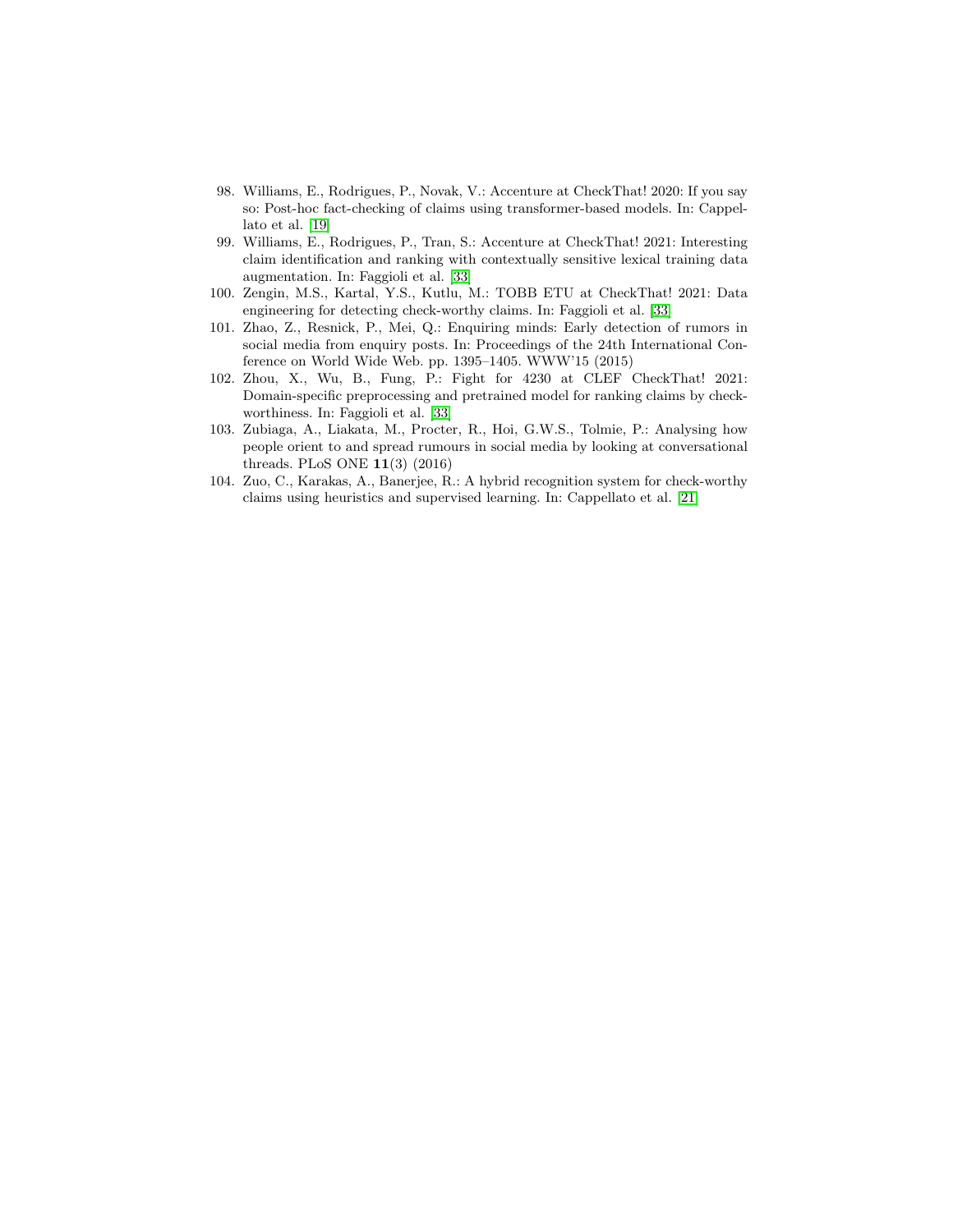# Appendix

### A Systems for Task 1

The positions in the task ranking appear after each team name. See Tables [5–](#page-9-0)[7](#page-11-0) for further details.

**Team Accenture [\[99\]](#page-23-2)**  $(1A:ar:1 \tA:bg:4 \tA:en:9 \tA:es:5 \tA:tr:5)$  used BERT and RoBERTa with data augmentation. They further generated additional synthetic training data using lexical substitution. To find the most probable substitutions, they used BERT-based contextual embedding to create synthetic examples for the positive class. They further added a mean-pooling layer and a dropout layer on top of the model before the final classification layer.

Team Fight for 4230 [\[102\]](#page-23-4) (1A:en:2 1B:en:1) focused its efforts mostly on two fronts: the creation of a pre-processing module able to properly normalize the tweets and the augmentation of the data by means of machine translation and WordNet-based substitutions. The pre-processing included link removal and punctuation cleaning, as well as quantities and contractions expansion. All hashtags related to COVID-19 were normalized into one and the hashtags were expanded. Their best approach was based on BERTweet with a dropout layer and the above-mentioned pre-processing.

Team GPLSI [\[77\]](#page-21-4) (1A:en:5 1A:es:2) applied the RoBERTa and the BETO transformers together with different manually engineered features, such as the occurrence of dates and numbers or words from LIWC. A thorough exploration of parameters was made using weighting and bias techniques. They also tried to split the four-way classification into two binary classifications and one three-way classification. They further tried oversampling and undersampling.

**Team iCompass** ( $ar:4$ ) used several prepossessing steps, including (i) English word removal,  $(ii)$  removing URLs and mentions, and  $(iii)$  data normalization, removing tashkeel and the letter madda from texts, as well as duplicates, and replacing some characters to prevent mixing. They proposed a simple ensemble of two BERT-based models, which include AraBERT and Arabic-ALBERT.

**Team NLP&IR@UNED** [\[49\]](#page-19-8)  $(n_{i+m}: 1 \text{ A: es: } 4)$  used several transformer models, such as BERT, ALBERT, RoBERTa, DistilBERT, and Funnel-Transformer, for the experiments to compare the performance. For English, they obtained better results using BERT trained with tweets. For Spanish, they used Electra.

Team NLytics [\[74\]](#page-21-13) (1A:en:8 1B:en:3) used RoBERTa with a regression function in the final layer, approaching the problem as a ranking task.

**Team QMUL-SDS** [\[1\]](#page-16-2)  $(n_{\text{star}:4})$  used the AraBERT preprocessing function to (i) replace URLs, email addressees, and user mentions with standard words, (*ii*) removed line breaks, HTML markup, repeated characters, and unwanted characters, such as emotion icons, and (iii) handled white spaces between words and digits (non-Arabic, or English), and/or a combination of both, and before and after two brackets, and also  $(iv)$  removed unnecessary punctuation. They addressed the task as a ranking problem, and fine-tuned an Arabic transformer (AraBERTv0.2-base) on a combination of the data from this year and the data from the CheckThat! lab 2020 (the CT20-AR dataset).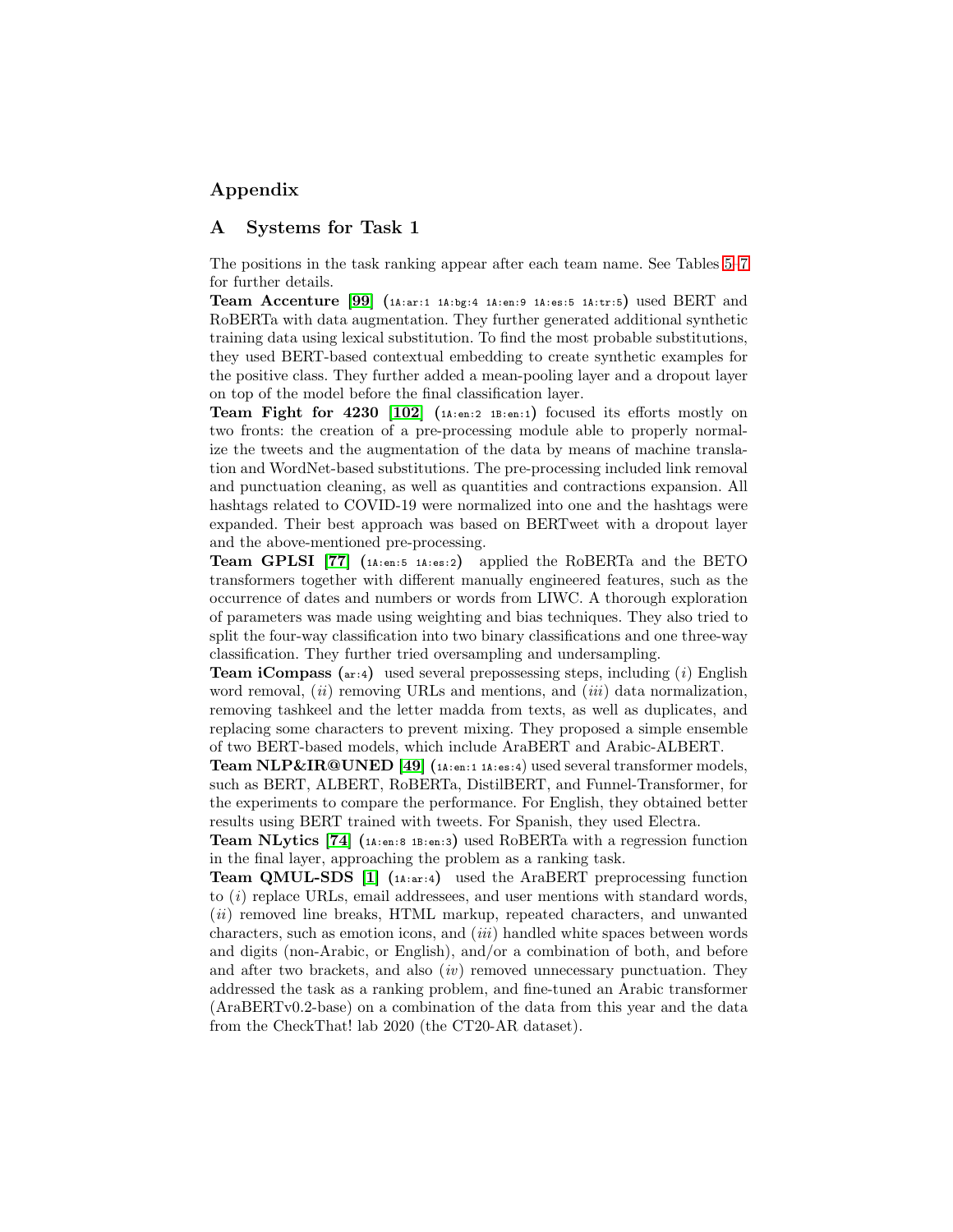Team SCUoL [\[6\]](#page-17-7) (1A:ar:3) used typical pre-processing steps, including cleaning the text, segmentation, and tokenization. Their experiments consists of finetuning different AraBERT models, and their final results were obtained using AraBERTv2-base.

**Team SU-NLP** [\[22\]](#page-18-5)  $(14: \text{tr}:2)$  also used several pre-possessing steps, including  $(i)$  removing emojis, hashtags, and  $(ii)$  replacing all mentions with a special token (@USER), and all URLs with the respective website's domain. If the URL is for a tweet, they replaced the URL with TWITTER and the respective user account name. They reported that this URL expansion method improved the performance. Subsequently, they used an ensemble of BERTurk models finetuned using different seed values.

Team TOBB ETU  $[100]$  (1A:ar:6 1A:bg:5 1A:en:10 1A:es:1 1A:tr:1) investigated different approaches to fine-tune transformer models including data augmentation using machine translation, weak supervision, and cross-lingual training. For their submission, they removed URLs and user mentions from the tweets, and fine-tuned a separate BERT-based models for each language. In particular, they fine-tuned  $BERTurk<sup>1</sup>$  $BERTurk<sup>1</sup>$  $BERTurk<sup>1</sup>$ , AraBERT,  $BETO<sup>2</sup>$  $BETO<sup>2</sup>$  $BETO<sup>2</sup>$ , and the BERT-base model for Turkish, Arabic, Spanish, and English, respectively. For Bulgarian, they fine-tune a RoBERTa model pre-trained with Bulgarian documents.[3](#page-25-2)

**Team UPV** [\[14\]](#page-17-8)  $(14:ar:8 14:bg:2 14:en:3 14:es:6 14:tr:4)$  used a multilingual sentence transformer representation (S-BERT) with knowledge distillation, originally intended for question answering. They further introduced an auxiliary language identification task, aside the downstream check-worthiness task.

# B Systems for Task 2

Team Aschern [\[25\]](#page-18-6) (2A:en:1) used TF.IDF, fine-tuned pre-trained S-BERT, and the reranking LambdaMART model.

Team BeaSku [\[90\]](#page-22-11) (2B:en:3) used triplet loss training to fine-tune S-BERT. Then, they used the scores predicted by the fine-tuned model along with BM25 scores as features to train a rankSVM re-ranker. They further discussed the impact of applying online mining of triplets. They also experimented with data augmentation.

**Team DIPS [\[60\]](#page-20-5)** ( $2A:en:3$   $2B:en:2$ ) calculated S-BERT embeddings for all claims, then computed a cosine similarity for each pair of an input claim and a verified claim. The prediction is made by passing a sorted list of cosine similarities to a neural network.

**Team NLytics** ( $2A:en:2$   $2B:en:4$ ) approached the problem as a regression task, and used RoBERTa with a regression function in the final layer.

<span id="page-25-0"></span><sup>1</sup> http://huggingface.co/dbmdz/bert-base-turkish-cased

<span id="page-25-1"></span><sup>2</sup> http://huggingface.co/dccuchile/bert-base-spanish-wwm-cased

<span id="page-25-2"></span><sup>3</sup> http://huggingface.co/iarfmoose/roberta-base-bulgarian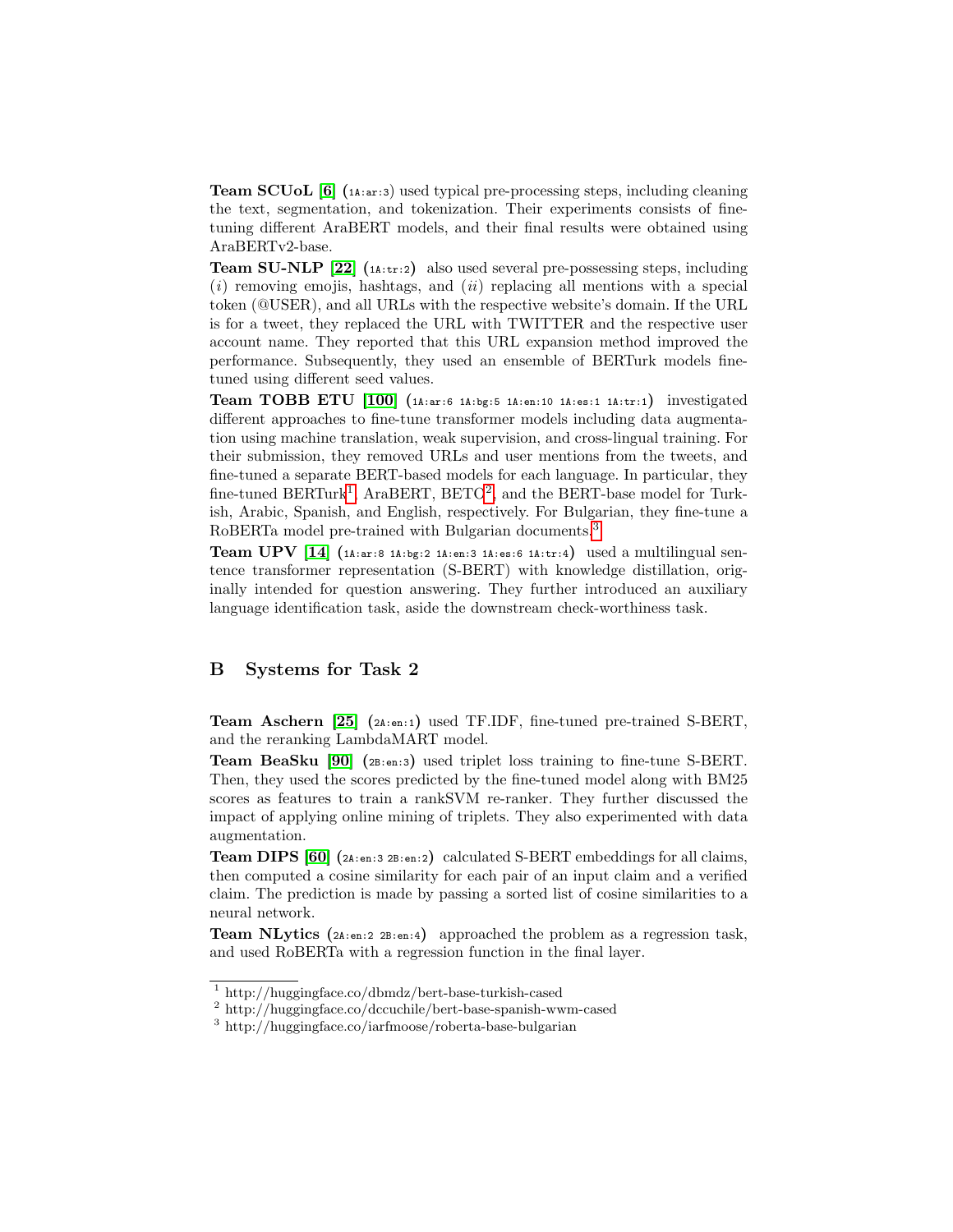### C Systems for Task 3

Team Black Ops [\[91\]](#page-22-13) (3A:11) performed data pre-processing by removing stopwords and punctuation marks. Then, they experimented with decision trees, random forest, and gradient boosting classifiers for Task 3A, and found the latter to perform best.

Team CIC [\[8\]](#page-17-10) (3A:10 3B:5) experimented with logistic regression, multi-layer perceptron, support vector machines, and random forest. Their experiments consisted of using stratified 5-fold cross-validation on the training data. Their best results were obtained using logistic regression for task 3A, and a multi-layer perceptron for task 3B.

Team CIC 3A:11 experimented with a decision tree, a random forest, and a gradient boosting algorithms. They found the latter to perform best.

**Team CIVIC-UPM** [\[48\]](#page-19-10)  $(3A:7 3B:8)$  participated in the two subtasks of task 3. They performed pre-processing, using a number of tools: (i) ftfy to repair Unicode and emoji errors,  $(ii)$  ekphrasis to perform lower-casing, normalizing percentages, time, dates, emails, phones, and numbers,  $(iii)$  contractions for abbreviation expansion, and  $(iv)$  NLTK for word tokenization, stop-words removal, punctuation removal and word lemmatization. Then, they combined doc2vec with transformer representations (Electra base, T5 small and T5 base, Longformer base, RoBERTa base and DistilRoBERTa base). They further used additional data from Kaggle's Ag News task, Kaggle's KDD2020, and Clickbait news detection competitions. Finally, they experimented with a number of classifiers such as Naïve Bayes, Random Forest, Logistic Regression with L1 and L2 regularization, Elastic Net, and SVMs. The best system for subtask 3A used DistilRoBERTa-base on the text body with oversampling and a sliding window for dealing with long texts. Their best system for task 3B used RoBERTa-base on the title+body text with oversampling but no sliding window.

Team DLRG (3A:3 3B:4) experimented with a number of traditional approaches like Random Forest, Na¨ıve Bayes and Logistic Regression as well as an online passive-aggressive classifier and different ensembles thereof. The best result was achieved by an ensemble of Na¨ıve Bayes, Logistic Regression, and the Passive Aggressive classifier for task 3A. For task 3B, the Online Passive-Aggressive classifier outperformed all other approaches, including the considered ensembles. Team GPLSI [\[77\]](#page-21-4) (3A:16) applied the RoBERTa transformer together with different manually-engineered features, such as the occurrence of dates and numbers or words from LIWC. Both the title and the body were concatenated as a single sequence of words. Rather than going for a single multi-class setting, they used two binary models considering the most frequent classes: false vs. other, and true vs. other, followed by one three-class model.

Team MUCIC [\[12\]](#page-17-9) (3A:19 3B:12) used a majority voting ensemble with three BERT variants. They applied BERT, Distilbert, and RoBERTa, and fine-tuned the pre-trained models.

**Team NITK\_NLP**[\[57\]](#page-20-7) ( $3A:5$   $3B:1$ ) proposed an approach, that included preprocessing and tokenization of the news article, and then experimented with multiple transformer models. The final prediction was made by an ensemble.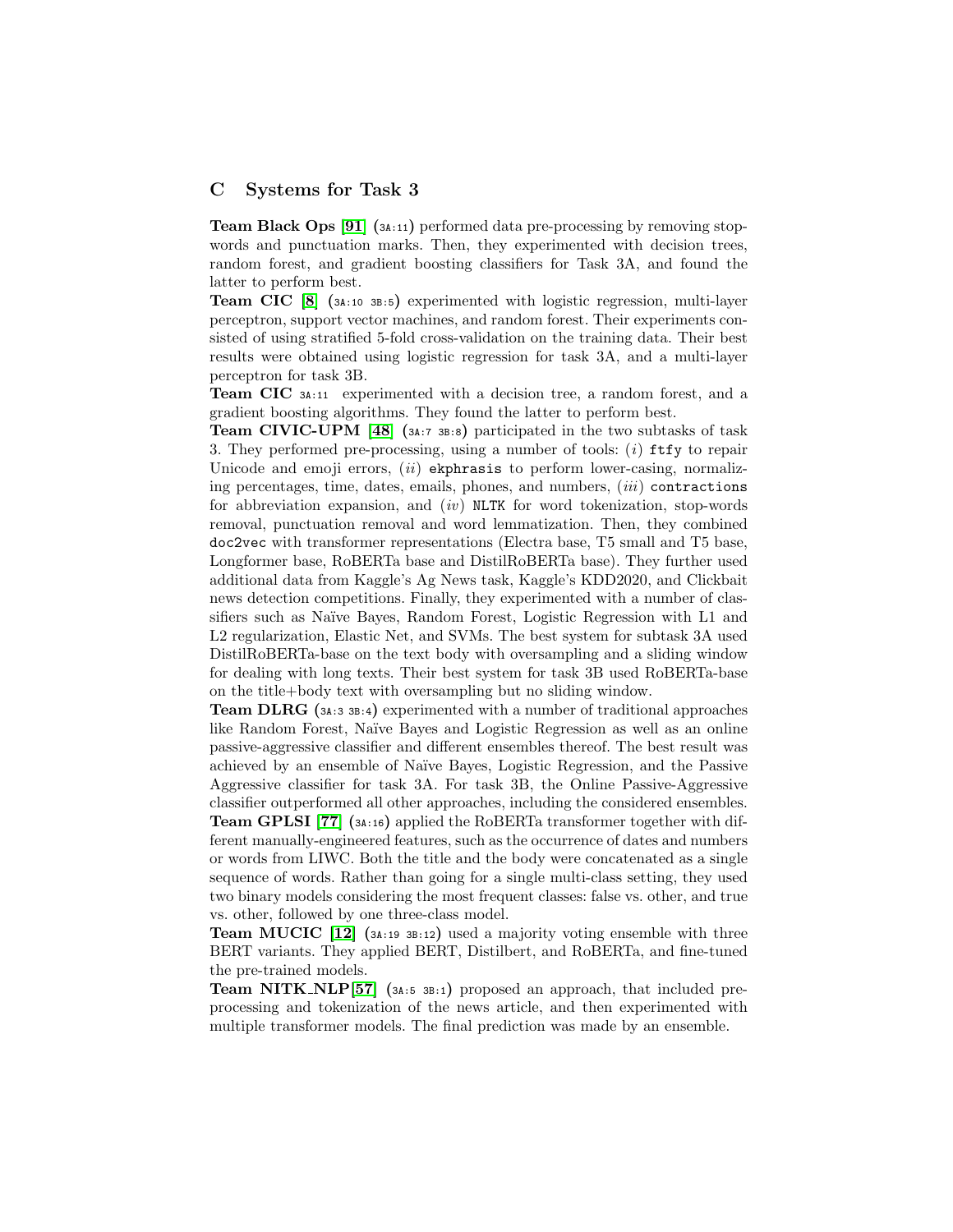**Team NKovachevich** [\[55\]](#page-20-8)  $(s_{4:13} \text{ } s_{8:3})$  created lexical features. They extracted the 500 most frequent word stems in the dataset, and calculated the TF.IDF values, which they used in a multinomial Na¨ıve Bayes classifier. A much better performance was achieved with an LSTM model that used GloVe embeddings. A little lower F1 value was achieved using BERT. They further found RoBERTa to perform worse than BERT.

Team NLP&IR@UNED [\[49\]](#page-19-8) (3A:4) experimented with four transformer architectures and input sizes of 150 and 200 words. In the preliminary tests, the best performance was achieved by ALBERT with 200 words. They also experimented with combining TF.IDF values from the text, all the features provided by the LIWC tool, and the TF.IDF values from the first 20 domain names returned by a query to a search engine. Unlike what was obtained in the dev dataset, in the official competition, the best results were obtained with the approach based on TF.IDF, LIWC, and domain names.

Team NLytics (3A:12 3B:7) fined-tuned RoBERTa on the dataset for each of the sub-tasks. Since the data is unbalanced, they used under-sampling. They also truncated the documents to 512 words to fit into the RoBERTa input size.

Team NoFake [\[56\]](#page-20-6) (3A:1 3B:2) applied BERT without fine-tuning, but used an extensive amount of additional data for training, downloaded from various fact-checking websites.

Team Pathfinder [\[95\]](#page-22-12) (3A:9 3A:10) participated in both tasks and used multinomial Naïve Bayes and random forest. The former performed better for both tasks. For task 3A, the they merged the classed false and partially false into one class, which boosted the model performance by 41% (a non-official score mentioned in the paper).

Team Probity (3A:20) addressed the multiclass fake news detection subtask, they used a simple LSTM architecture where they adopted word2vec embeddings to represent the news articles.

Team Qword [\[96\]](#page-22-14) (3A:23) applied pre-processing techniques, which included stop-word removal, punctuation removal and lemmatization using a Porter stemmer. The TF.IDF values were calculated for the words. For these features, four classification algorithms were applied. The best result was given by Extreme Gradient Boosting.

Team SAUD (3A:2) used an SVM with TF.IDF. They tried Logistic Regression, Multinomial Naïve Bayes, and Random Forest, and found SVM to work best.

Team Sigmoid [\[76\]](#page-21-6) (3A:17) experimented with different traditional machine learning approaches, with multinomial Naïve Bayes performing best, and one deep learning approach, namely an LSTM with the Adam optimizer. The latter outperformed the more traditional approaches.

Team Spider (3A:22) applies an LSTM, after a pre-processing consisting of stop-word removal and stemming.

Team UAICS [\[26\]](#page-18-8) (3A:6) experimented with various models including BERT, LSTM, Bi-LSTM, and feature-based models. Their submitted model is a Gradient Boosting with a weighted combination of three feature groups: bi-grams, POS tags, and lexical categories of words.